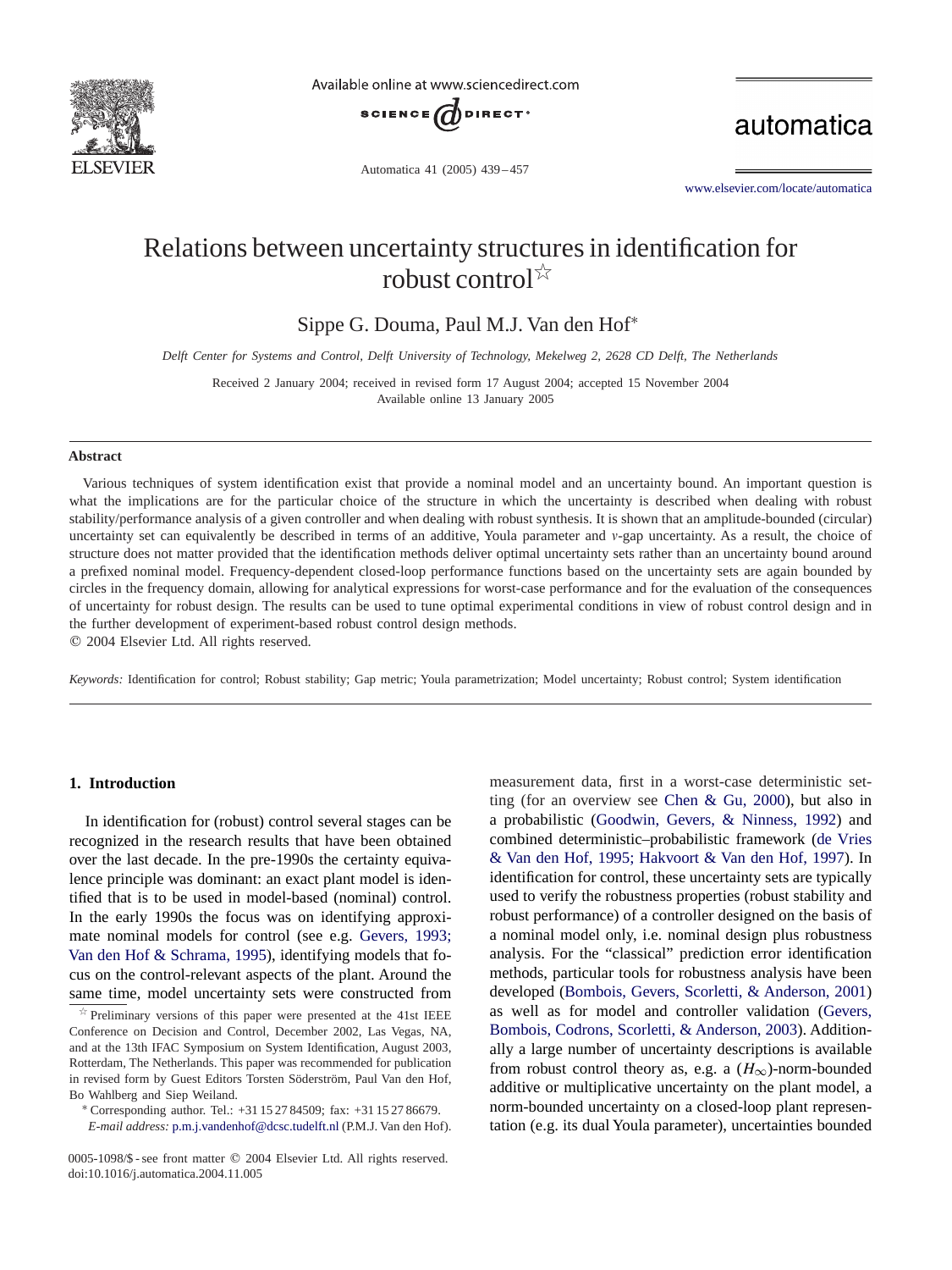in the gap or  $v$ -gap metric, and real parametric uncertain-ties, see e.g. [Vinnicombe \(2001\),](#page-18-0) Zhou, Doyle, and Glover  $(1996)$ , and Tay, Moore, and Horowitz  $(1989)$ . In the next phase of research it is recognized that for an optimal robust controller, it is not only necessary that the nominal model is control-relevant, but also that the model uncertainty is smallest in the control-relevant (frequency) region. This latter property is required for the designed robust controller to achieve a satisfactory level of performance. Identification for control methods that include a robust design (rather than a nominal design with robustness analysis) were considered in [de Callafon and Van den Hof \(1997\),](#page-17-0) and [De Callafon](#page-17-0) [\(1998\).](#page-17-0) This includes the iterative identification of controlrelevant model uncertainty sets.

An excellent overview of this development, including aspects of experiment design, is given in [Hjalmarsson \(2005\).](#page-17-0)

Both in the robustness analysis and in the robust synthesis problems, the choice for an appropriate model uncertainty structure is important. From an identification experiment the measurement data is typically mapped into an uncertainty set that is represented in a particular structure as, e.g. parametrically structured (ellipsoidal) uncertainty, norm-bounded additive, non-parametric (boxed, ellipsoidal) additive in the frequency domain (Ljung, 1987; Goodwin et al., 1992; Hakvoort & Van den Hof, 1997; de Vries & Van den Hof, 1995).

Amongst such a variety of possible uncertainty structures a relevant question is what the implications are of a particular choice of structure for the identification for robust control problem. An ultimate question to be answered would be what is, for a given purpose (robust stability/performance analysis or synthesis), the best model uncertainty structure in which to identify the model set (nominal model and uncertainty bound). And consequently, what would be the best experiment allowing for minimization of the uncertainty.

In this paper the former problem will be taken at hand. While extensive literature exists dealing with characteristics of each uncertainty structure, answering the posedquestion requires a thorough comparison anda bridging of the gap between identification and robust control that goes beyond the present state of the art. A first attempt with limited scope only directed towards robust stability issues was made in [Douma, Van den Hof, and Bosgra \(2003\).](#page-17-0) Computational tools for calculating robust performance over uncertainty sets are available for many structures (Zhou et al., 1996; Vinnicombe, 2001). Here we will focus, in particular, on analytical expressions.

This paper is intended to highlight aspects in which the various uncertainty structures differ in their consequences for robust analysis and design and in their potentials to be determined on the basis of realistic experimental data. In the next section the uncertainty structures and the performance measure are specified. The third section explores the link between the uncertainty structures and their behaviour under a linear fractional transformation. In the last three sections the uncertainty (structure) is analysedwith respect to,

respectively, robust stability and robust performance (analysis/synthesis).

# **2. Framework**

We consider single-input–single-output linear timeinvariant finite-dimensional systems  $G(s)$  and controllers  $C(s)$ . Coprime factorizations of plants and controllers are defined as  $G(s) = N(s)D^{-1}(s)$  and  $C(s) = N_c(s)D_c^{-1}(s)$ , where  $N(s)$ ,  $D(s)$ ,  $N_c$ ,  $D_c \in \mathbb{R}$  $H_{\infty}$  satisfy the usual conditions [\(Vidyasagar, 1985\)](#page-18-0). The factorizations are normalized, denoted by  $(\cdot)$ , if they additionally satisfy  $\overline{N}(s)^* \overline{N}(s) + \overline{D}(s)^* \overline{D}(s) = 1$ , where (·)<sup>\*</sup> denotes complex conjugate transpose. This paper considers three model sets based on a specific uncertainty structure

*Additive uncertainty*:

$$
\mathcal{G}_{\mathbf{a}}(G_x, W_{\mathbf{a}}) := \{ G_{\mathbf{\Lambda}}(s) \mid G_{\mathbf{\Lambda}}(s) = G_x(s) + \mathbf{\Lambda}_{\mathbf{a}}(s), |\mathbf{\Lambda}_{\mathbf{a}}(i\omega)| \leq |\mathbf{W}_{\mathbf{a}}(i\omega)| \ \forall \omega \in \mathbb{R} \},
$$
 (1)

with  $G_x(s)$  a nominal model and  $W_a(s)$  a weighting function.

*Youla-uncertainty*:

$$
\mathcal{G}_{\mathbf{Y}}(G_x, C, Q, Q_c, W_{\mathbf{Y}})
$$
  

$$
:= \left\{ G_{\mathcal{A}}(s) \mid G_{\mathcal{A}}(s) = \frac{\bar{N}_x(s) + \bar{D}_c(s) \Delta_G(s)}{\bar{D}_x(s) - \bar{N}_c(s) \Delta_G(s)}, \right\}
$$
  

$$
|Q_c^{-1}(i\omega) \Delta_G(i\omega) Q(i\omega)| \le |W_{\mathbf{Y}}(i\omega)| \ \forall \omega \in \mathbb{R} \}.
$$
 (2)

with  $G_x(s) = \overline{N}_x(s)\overline{D}_x^{-1}(s)$  a nominal model,  $C(s)$  $N_c(s)D_c^{-1}(s)$  a present controller and  $Q(s),Q_c(s)$  stable and stably invertible weighting functions reflecting the freedom in choosing the coprime factorizations of  $G_x(s)$  and  $C(s)$  [\(Vidyasagar, 1985\)](#page-18-0). An additional weighting can be provided by  $W_Y(s)$ . The Youla parameter  $\Delta_G(s)$  is uniquely determined by:

$$
\Delta_G(s) = \bar{D}_c^{-1}(s)(1 + G_{\Delta}(s)C(s))^{-1}(G_{\Delta}(s) - G_{\chi}(s))\bar{D}_{\chi}(s).
$$

-*gap uncertainty* [\(Vinnicombe, 2001\)](#page-18-0):

$$
\mathcal{G}_{\nu}(G_x, W_{\nu}) := \{ G_{\Delta}(s) \mid \kappa(G_{\Delta}(\mathrm{i}\omega), G_x(\mathrm{i}\omega)) \leq |\mathcal{W}_{\nu}(\mathrm{i}\omega)| \; \forall \omega \in \mathbb{R} \}, \tag{3}
$$

with  $\kappa(G_A, G_x)$  the chordal distance between a plant  $G_A(s) = \overline{N}_A(s)\overline{D}_A^{-1}(s)$  and the nominal model  $G_x(s) =$  $\overline{N}_x(s)\overline{D}_x^{-1}(s)$ , defined by

$$
\kappa(G_{\Delta}(\mathrm{i}\omega), G_{x}(\mathrm{i}\omega)) \n:= |\bar{N}_{x}(\mathrm{i}\omega)\bar{D}_{\Delta}(\mathrm{i}\omega) - \bar{D}_{x}(\mathrm{i}\omega)\bar{N}_{\Delta}(\mathrm{i}\omega)| \n= \frac{|G_{x}(\mathrm{i}\omega) - G_{\Delta}(\mathrm{i}\omega)|}{\sqrt{(1 + |G_{\Delta}(\mathrm{i}\omega)|^{2})(1 + |G_{x}(\mathrm{i}\omega)|^{2})}}.
$$

Note that at this point pole/zero conditions are not yet imposed on  $G_{\Delta}(s)$ ,  $G_x(s)$ ,  $\Delta(s)$ ,  $P(s)$  or  $W(s)$  as required when studying robust stability conditions. The focus lies here with the properties of the frequency responses of the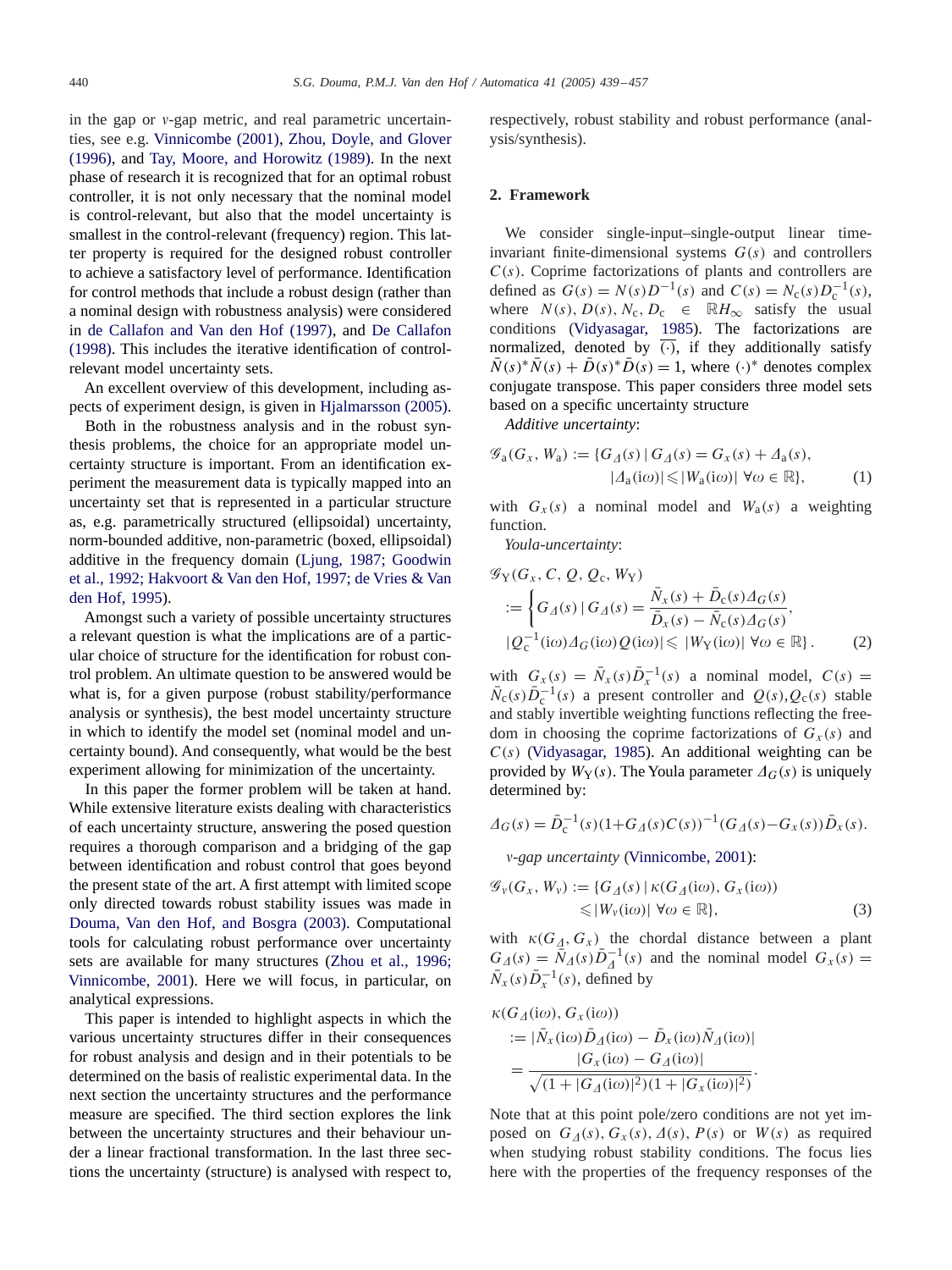

Fig. 1. Lower (a. left) andupper (b. right) linear fractional transformations in a control loop of a model with uncertainty.

sets. In Section 4, the particular stability conditions will be discussed.

We consider a frequency-dependent control performance measure

$$
J(G_{\Lambda}, C, V, W) := \bar{\sigma}(V(i\omega)T(G_{\Lambda}(i\omega), C(i\omega))W(i\omega)),
$$
  
(4)

with  $\bar{\sigma}$  the maximum singular value and

$$
T(G_{\Delta}, C) := \begin{bmatrix} G_{\Delta} \\ 1 \end{bmatrix} (1 + G_{\Delta} C)^{-1} [C 1].
$$
 (5)

The weighting matrices *V* and *W* are diagonal. These diagonal weighting functions allow for a large range of performance specifications, such as weighted sensitivity or complementary sensitivity function [\(Zhou et al., 1996\)](#page-18-0), loop-shaped performance (McFarlane & Glover, 1992; Vinnicombe, 2001) andmore general versions [\(De Callafon](#page-17-0) [& Van den Hof, 2001\)](#page-17-0).

**Remark 1.** From here onwards the arguments *s* and  $i\omega$ are omitted to include both an evaluation in terms of transfer functions (e.g.  $G(s)$ ) with frequency responses over the whole frequency axis, and an evaluation over a frequency grid with, e.g.  $G(i\omega_k) \in \mathbb{C}$ ,  $\omega_k \in \Omega \in \mathbb{R}$ . Throughout the paper results will be formulated in terms of frequency responses. However, all results are such that they hold true for transfer functions. Substitution of  $|X|^2$  by  $X(s)X^*(s)$  and interpreting  $\sqrt{|X|^2}$  as the spectral root of  $X^*(s)X(s)$  will allow for a formulation in terms of (rational) systems.

A convenient way of dealing with model uncertainty and closed-loop performance functions is in terms of upper and lower linear fractional transformations (Fig. 1). The mapping of the open-loop transfer functions  $G_{\Lambda}$  to the closedloop performance functions in (5) can be described with a lower linear fractional transformation (LFT)  $F_{\ell}(P, C) :=$  $P_{11} + P_{12}C(1 + P_{22}C)^{-1}P_{21}$ . This is indicated in Fig. 1(a). Similarly, the three uncertainty sets above can be described in terms of an upper LFT (see Fig. 1(b)):  $F_u(P, C) :=$  $P_{22} + P_{21}A(1 + P_{11}A)^{-1}P_{12}$ , a fact that is shown in thesubsequent sections. As a result, for the discussion in this paper it will be essential to specify the consequences of LFT mappings when applied to uncertainty sets. This will be the topic of the next section.

## **3. Effect of linear fractional transformations**

# *3.1. Mapping of circles*

It is well known that a LFT (Möbius transformation) maps circles into circles. Here we will recall this result in an explicit formulation (see e.g., [Dötsch, 1998\)](#page-17-0). Such a formulation allows for much insight when comparing uncertainty structures and assessing their influence on performance.

**Proposition 1.** *A set of frequency responses described by the* (*SISO*) *LFT*

$$
F(P, \Delta) = P_{22} + P_{21}\Delta(1 + P_{11}\Delta)^{-1}P_{12},
$$
  
with  $|W^{-1}\Delta| \le 1$  (6)

and a one-dimensional uncertainty block  $\Delta$ , can at each *frequency be described in an additive structure as*

 $F(P, \Delta) = F_{\text{centre}} + \Delta_{\text{a}}, \quad |W_{\text{a}}^{-1} \Delta_{\text{a}}| \leq 1,$ 

*with*

$$
F_{\text{centre}} = P_{22} + \frac{-P_{21}P_{12}P_{11}^*|W|^2}{1 - |P_{11}W|^2}, \quad W_a = \frac{P_{21}P_{12}}{1 - |P_{11}W|^2}W
$$

*provided that*  $|P_{11}W| < 1$ . *Whenever*  $|P_{11}W| > 1$ , *the frequency responses of the set*  $F(P, \Delta)$  *lie in the area outside the circle*  $F_{\text{centre}} + \Delta_{\text{a}}$ ,  $|W_{\text{a}}^{-1} \Delta_{\text{a}}| = 1$ .

**Proof.** Consider the simple LFT  $Z = 1/(1 + \Delta)$ ,  $|\Delta| \le |W|$ . Since  $\Delta = (1 - Z)/Z$  it holds that

$$
|1 - Z|^2 \le |W|^2 |Z|^2.
$$
  
With 
$$
|1 - Z|^2 = (1 - Z)(1 - Z)^*
$$
, this reads  

$$
|Z|^2 (1 - |W|^2) - Z - Z^* \le -1,
$$

which with completion of the squares results in

$$
\left| Z - \frac{1}{1 - |W|^2} \right|^2 \leqslant \frac{|W|^2}{(1 - |W|^2)^2},
$$

where the inequality sign should be reversed in case  $(1 - |W|^2)$  < 0. Therefore, it holds that

$$
Z = \frac{1}{1 - |W|^2} + \Delta_Z, \quad \text{with } | \Delta_Z | \leqslant \frac{|W|}{(1 - |W|^2)}. \tag{7}
$$

As the LFT  $F(P, \Delta)$  of expression (6) can be written as

$$
F(P, \Delta) = P_{22} + \frac{P_{21}P_{12}}{P_{11}} \left(1 - \frac{1}{(1 + P_{11}\Delta)}\right),
$$

Proposition 1 is seen to hold by shifting and scaling with respect to the result in expression (7).  $\Box$ 

The proposition shows that a circular region in the frequency domain is again mapped into a circle. However, the original centre  $(P_{22})$  is not the new centre unless the LFT happens to be affine  $(P_{11} = 0)$ . Further, the radius  $|W_a|$  is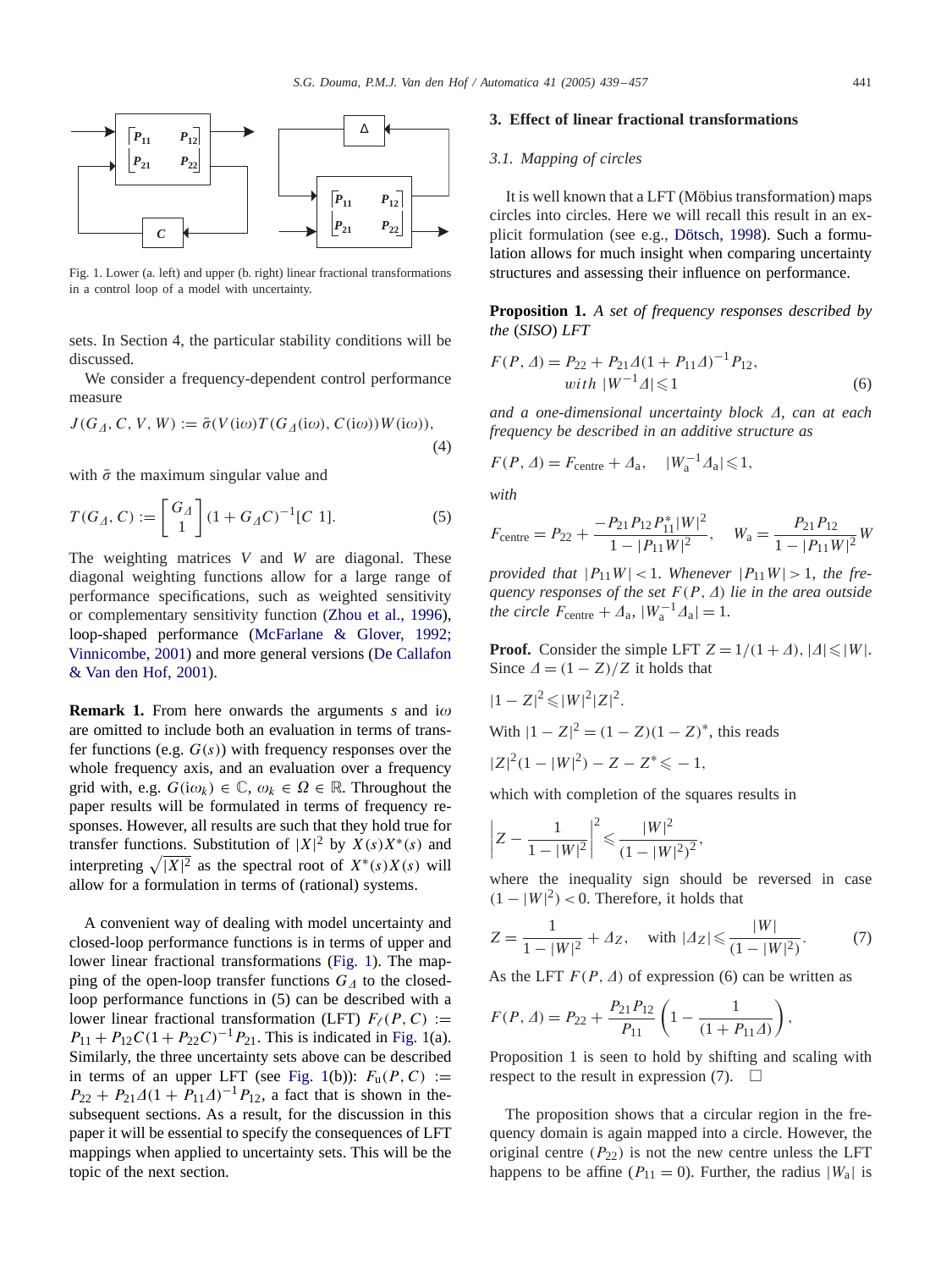

Fig. 2. Transformation of circular, ellipsoidal and boxed uncertainty bounds from plant model *G* (left) to closed-loop transfer model  $CG/(1 + CG)$  (right).

easily shown to increase when ever  $|W|$  is increasing as long as  $|P_{11}W|$  < 1. In this case the interior of the circle defined by  $|W|$  is mapped to the interior of the circle defined by  $F_{\text{centre}}$  and  $|W_a|$ . The radius  $|W_a|$  decreases with  $|W|$  whenever  $|P_{11}W| > 1$ , in which case the interior of the first set is mapped to the exterior of the latter one.

# *3.2. Mapping of non-circular bounds and probability density functions*

Uncertainty regions resulting from system identification are not necessarily circular. Techniques based on statistical considerations as [de Vries and Van den Hof \(1995\),](#page-17-0) Hakvoort and Van den Hof (1997), [Goodwin et al. \(1992\),](#page-17-0) and [Ljung \(1987\)](#page-17-0) usually provide ellipsoidal or boxed uncertainty regions at each frequency, where the bound on the real and imaginary part is with respect to a certain probability level. Parameter bounding techniques as in [Milanese,](#page-17-0) Norton, Piet-Lahanier, and Walter (1996), and [Hakvoort](#page-17-0) [\(1994\)](#page-17-0) induce polytopic uncertainty regions, while  $H_{\infty}$ identification procedures [\(Chen & Gu, 2000\)](#page-17-0) essentially provide pointwise circular uncertainty regions in the frequency domain. A (SISO) LFT, being a conformal mapping, will map closed contours into closed contours and will leave angles locally intact. However, the mapping will in general not preserve shape, as depicted in Fig. 2. In this figure it is illustrated that a circular uncertainty set for a plant  $G$  is mapped to a circular uncertainty set for the corresponding closed-loop plant  $CG/(1 + CG)$ . Note, however, that concentric sets are not mapped to concentric sets, due to the fact that the centres of the sets are not maintained. The mapping of noncircular sets is not structure-preserving. Worst-case performance analysis and robust stability evaluation on such non-circular sets will require special, adapted procedures.

As indicated in [Heath \(2001\)](#page-17-0) the transformation will change the structure of the probability distribution as well (see Fig. 3). For example, when a closed-loop identified object  $T = GC/(1+GC)$  is used to obtain the open-loop plant model  $\hat{G}$  by recalculation with the present controller  $C$ , i.e.  $\hat{G} = \hat{T}/C(1-\hat{T})$ , the statistical properties change drastically.



Fig. 3. LFT of a Gaussian distribution. A circular region (top right) associated with a  $p-\%$  confidence region will be mapped to a circular region of again *p*-%. The latter, however, will not be the *p*-% confidence region with the smallest area under the new probability density function. The shape of the probability function changes drastically as can be seen from the contours of equal probability (bottom right).

An unbiased estimate of the closed-loop object does not imply an unbiasedestimate of the recalculatedopen-loop plant. An important exception here is formed by all affine transformations ( $P_{11} = 0$ ). For these affine transformations the shape of the uncertainty sets remain invariant. This holds, e.g. for the closed-loop function  $T(G_A, C)$ , when applied to a Youla uncertainty set  $\mathscr{G}_{Y}(G_{x}, C, Q, Q_{c}, W_{Y})$  with the present controller *C*. This is further elaborated in Section 6.

# **4. Equivalence of uncertaintystructures**

The technical results of the previous section allow for a comparison between the additive, dual Youla and  $v$ -gap uncertainty structures. Also the effect of conditions on the (unstable) poles andzeros of the plants in the uncertainty set will be discussed. The latter constraints are required when studying robust stability conditions.

# *4.1. Frequency responses in the uncertainty sets*

All the uncertainty structures of Section 2 can equivalently be described by an additive structure in terms of their frequency domain properties. While this follows directly from Proposition 1 for example the Youla parameter uncertainty structure, the *v*-gap structure requires a separate proposition to show this fact. First Proposition 1 applied to the Youla parameter uncertainty structure is made explicit.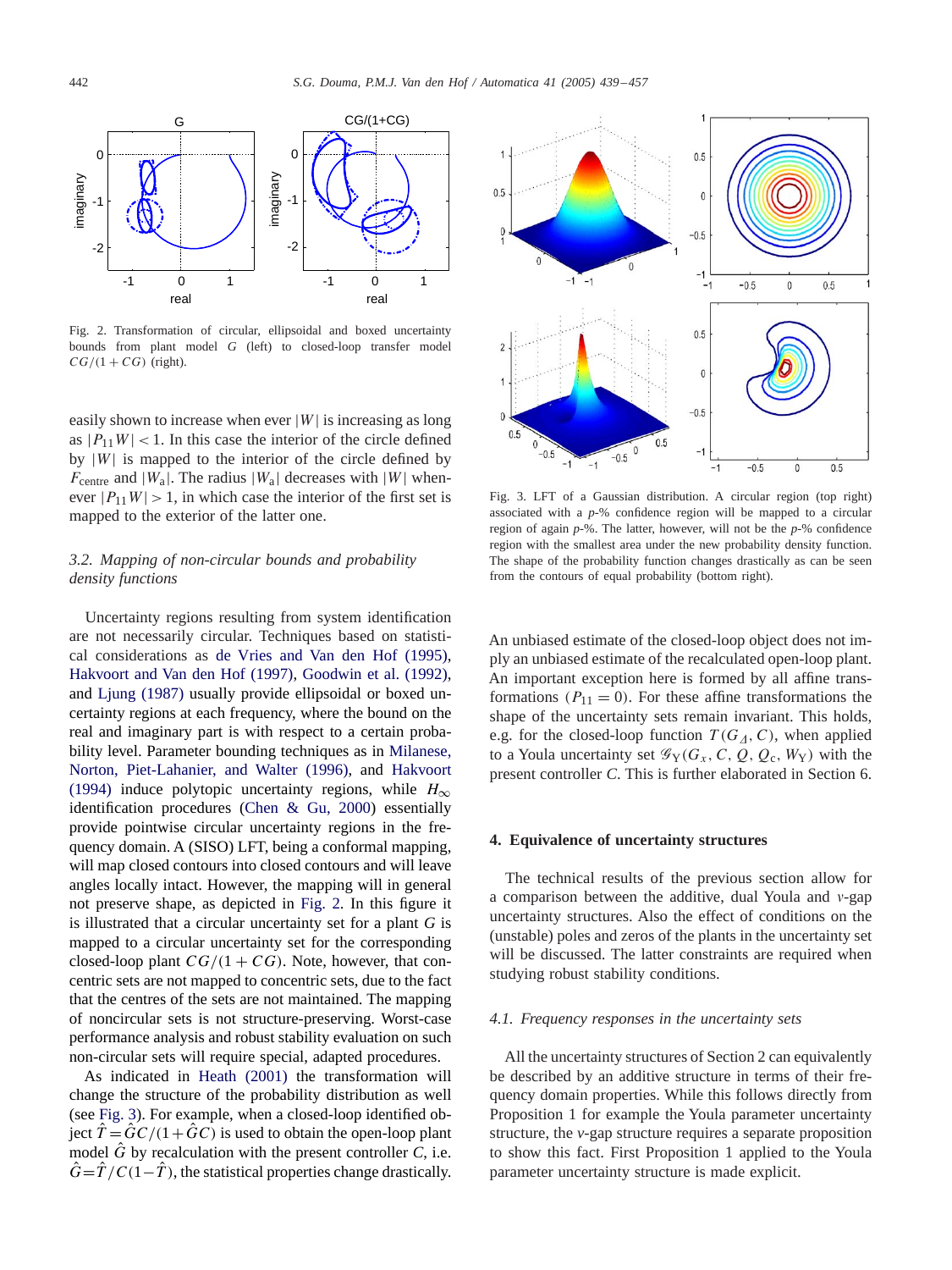**Corollary1.** *The set of frequency responses of all plants* G- $\in \mathscr{G}_{Y}(G_{x}, C, Q, Q_{c}, W_{Y})$  (*see* (2)) *is equivalently described as an additive uncertainty set*  $\mathcal{G}_a(G_{\text{centre}}, W_a)$  (*see* (1)) *with* 

$$
G_{\text{centre}} = G_x \left( \frac{1}{1 - |\bar{W}_Y|^2} \right) - C^{-1} \left( \frac{-|\bar{W}_Y|^2}{1 - |\bar{W}_Y|^2} \right),
$$
  

$$
W_a = \frac{G_x + C^{-1}}{1 - |\bar{W}_Y|^2} \bar{W}_Y,
$$

*where*

$$
\bar{W}_{\mathbf{Y}} = \frac{\bar{N}_{\rm c} Q_{\rm c}}{\bar{D}_{x} Q} W_{\mathbf{Y}}.
$$

**Proof.** See appendix.  $\Box$ 

Note that the centre of the Youla uncertainty set is given by a linear combination of the nominal model  $G_x$  and the negative inverse of the controller *C* usedin the Youla parametrization.

The transformation of the  $v$ -gap uncertainty set into an additive structure is indicated in the following two propositions. First it will be shown that the set of frequency responses of plants  $G_{\Delta} \in \mathcal{G}_{\nu}(G_{x}, W_{\nu})$  (see (3)) can equivalently be described in terms of a linear fractional transformation.

**Proposition 2.** *Define the set*  $\overline{\mathscr{G}}_y(G_x, W_y)$  *as* 

$$
\overline{\mathcal{G}}_y(G_x, W_y) := \{G_{\Delta} |
$$
  
\n
$$
G_{\Delta} = \frac{\overline{N}_x(s) + \overline{D}_{G_x^*}(s) \Delta_G(s)}{\overline{D}_x(s) - \overline{N}_{G_x^*}(s) \Delta_G(s)},
$$
  
\nwith

$$
|A_G(i\omega)| \leq \frac{|W_v(i\omega)|}{\sqrt{(1 - |W_v(i\omega)|^2)}}
$$
  $\forall \omega \in \mathbb{R}$ 

 $with$   $(\bar{N}_x, \bar{D}_x)$  and  $(\bar{N}_{G^*_x}, \bar{D}_{G^*_x})$  normalized coprime factor*izations of*  $G_x$  *and*  $G_x^*$ *, respectively.* 

*Then it holds that*  $\mathcal{G}_{\nu}(G_x, W_{\nu}) = \overline{\mathcal{G}}_{\nu}(G_x, W_{\nu}).$ 

**Proof.** Every plant  $G_{\Lambda}$  can be represented as  $G_{\Lambda} = (\bar{N}_x + \bar{N}_y)$  $\overline{D}_{G_{x}^{*}} \Delta_{G} (\overline{D}_{x} - \overline{N}_{G_{x}^{*}} \overline{\Delta_{G}})^{-1}$  by a unique  $\Delta_{G}$  given by

$$
\begin{split} \varDelta_G &= -\left(\bar{D}_A \bar{D}_{G_x^*} + \bar{N}_A \bar{N}_{G_x^*}\right)^{-1} \left(\bar{D}_A \bar{N}_x - \bar{N}_A \bar{D}_x\right) \\ &= \bar{D}_{G_x^*}^{-1} (1 + G_A G_x^*)^{-1} (G_A - G_x) \bar{D}_x. \end{split}
$$

From the definition in Eq. (3) it holds that

$$
\kappa(G_A, G_x) = \left| [-\bar{D}_x \ \bar{N}_x] \left[ \frac{\bar{N}_x + \bar{D}_{G_x^*} A_G}{\bar{D}_x - \bar{N}_{G_x^*} A_G} \right] Q^{-1} \right|
$$
  
=  $|\bar{D}_x \bar{D}_{G_x^*} + \bar{N}_x \bar{N}_{G_x^*} || A_G || Q^{-1} |,$  (8)

with *Q* the normalizing factor given as the spectral factor of

$$
Q^*Q = (\bar{N}_x + \bar{D}_{G_x^*} \Delta_G)^* (\bar{N}_x + \bar{D}_{G_x^*} \Delta_G) + (\bar{D}_x - \bar{N}_{G_x^*} \Delta_G)^* (\bar{D}_x - \bar{N}_{G_x^*} \Delta_G).
$$

Using the facts that

$$
\bar{N}_x^* \bar{N}_x + \bar{D}_x^* \bar{D}_x = 1, \quad \bar{D}_{G_x^*}^* \bar{D}_{G_x^*} + \bar{N}_{G_x^*}^* \bar{N}_{G_x^*} = 1, \bar{D}_{G_x^*}^* \bar{N}_x - \bar{N}_{G_x^*}^* \bar{D}_x = \bar{D}_{G_x^*}^* (G_x - (G_x^*)^*) \bar{D}_x = 0
$$
\n(9)

the expression for  $Q^*Q$  reduces to  $Q^*Q = 1 + \Delta_G^* \Delta_G$ .

Further, by division of (9) by the product of denominator factors, it follows that

$$
\bar{D}_x^* \bar{D}_x = (G_x^* G_x + 1)^{-1}, \quad \bar{D}_{G_x^*}^* \bar{D}_{G_x^*} = (G_x G_x^* + 1)^{-1},
$$

showing that

$$
\begin{aligned} |\bar{D}_x \bar{D}_{G_x^*} + \bar{N}_x \bar{N}_{G_x^*}|^2 &= |1 + G_x G_x^*|^2 |\bar{D}_x \bar{D}_{G_x^*}|^2 \\ &= |1 + G_x G_x^*|^2 |1 + G_x G_x^*|^{-2} = 1. \end{aligned}
$$

Expression (8) then becomes

$$
\kappa(G_{\Delta}, G_x) = \frac{|A_G|}{\sqrt{1 + |A_G|^2}},
$$
\n(10)

from which it follows that  $|A_G| = \frac{\kappa(G_A, G_X)}{\sqrt{1 - \kappa^2(G_A)}}$  $\frac{\kappa(G_A, G_X)}{1-\kappa^2(G_A, G_X)}$ . □

The LFT representation of the v-gap set  $\mathscr{G}_{\nu}(G_x, W_{\nu})$  of Proposition 2 immediately reveals the circular properties of  $\mathscr{G}_{\nu}(G_{x}, W_{\nu})$  in the frequency domain, which is formalized in the following proposition.

**Proposition 3.** *The set of frequency responses of all plants*  $G_{\Delta} \in \mathscr{G}_{v}(G_{x}, W_{v})$  (as defined in (3)) is equivalently de*scribed as an additive uncertainty set*  $\mathscr{G}_{a}(G_{\text{centre}}, W_{a})$  (*see* (1)) *with*

$$
G_{\text{centre}} = \frac{G_x}{1 - (1 + |G_x|^2)|W_v|^2},
$$
  
\n
$$
W_a = \frac{\sqrt{(1 - |W_v|^2)}(|G_x|^2 + 1)W_v}{1 - (1 + |G_x|^2)|W_v|^2}.
$$

**Proof.** See appendix.  $\Box$ 

The fact that both the Youla uncertainty set and the  $v$ -gap uncertainty set allow for an additive description shows that the two sets can be transformed into one another. That both uncertainty structures induce circular uncertainty regions in the frequency domain could be gathered from the existing literature, see e.g. Vinnicombe  $(2001)$  for the *v*-gap structure. However, the explicit formulations of the uncertainty sets in terms of an additive structure allows for a thorough comparison, as is further explored in the subsequent section.

## *4.2. Transfer functions in the uncertainty sets*

The preceding section showed how a union of circles in the frequency-domain describing a set of frequency responses is independent of a particular uncertainty structure, when allowing for different nominal models and weighting functions. This result is very useful when evaluating robust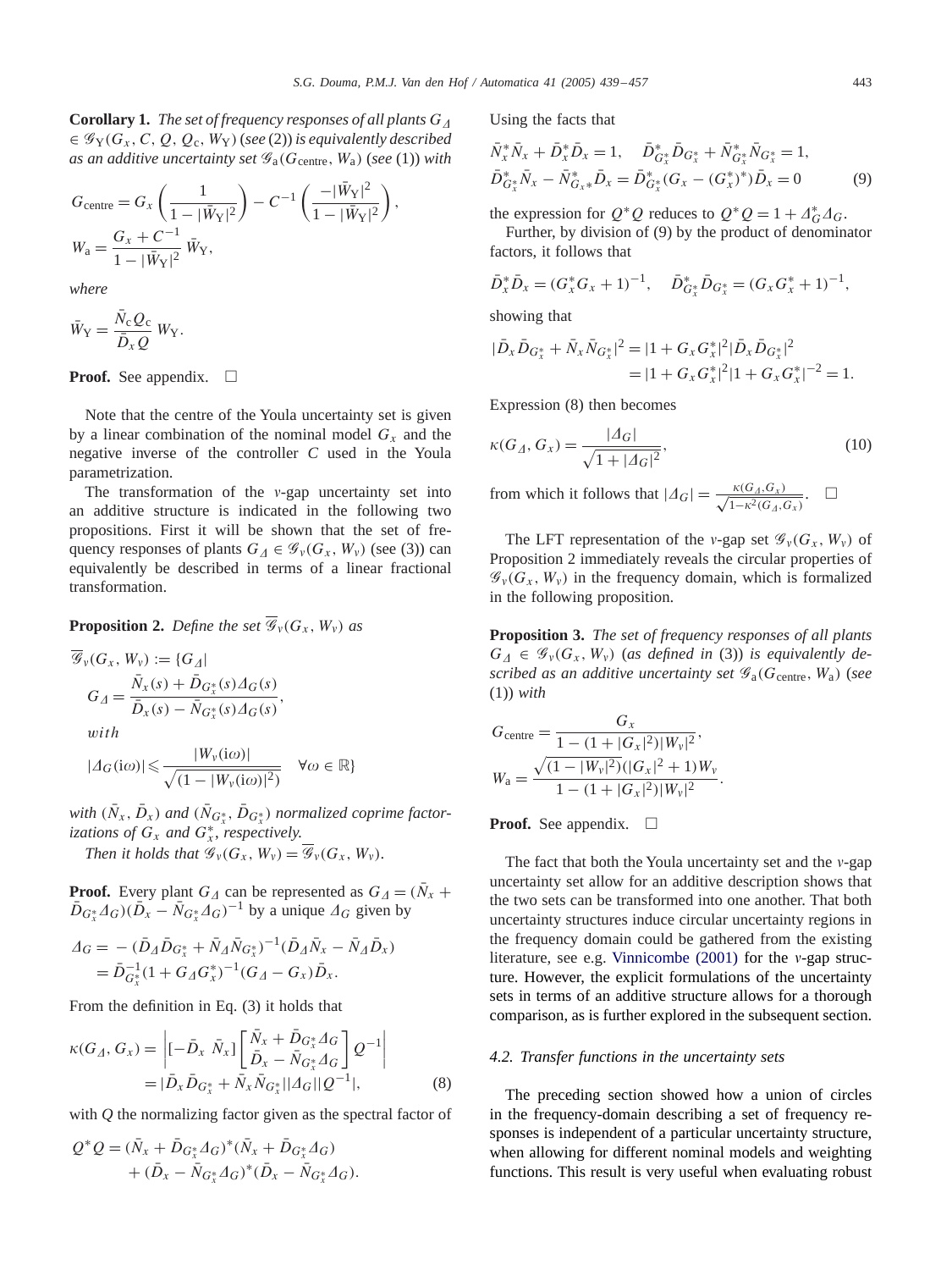performance analysis and synthesis since the control performance specification of expression  $(4)$  can be evaluated solely on the basis of frequency responses (cf. Section 6). However, a robust stability evaluation (cf. Section 5) is in terms of transfer functions. To formulate robust stability conditions additional constraints have to be imposed in terms of unstable poles and zeros. Each of the three structures is accompanied by a condition on unstable poles/zeros induced by the standard robust stability criteria (cf. Section 5). In particular,

- additive structure:  $\Delta_a(s) \in \mathbb{R}H_{\infty}$  or  $\eta(G_{\Delta}(s)) = \eta(G_x(s))$ (with  $\eta(\cdot)$  denoting the number of unstable poles) [\(Zhou](#page-18-0) [et al., 1996\)](#page-18-0).
- Youla structure:  $\Delta_G(s) \in \mathbb{R}H_{\infty}$  [\(Vidyasagar, 1985\)](#page-18-0).
- v-gap structure:  $wo(\overline{N_x}^*(s))\overline{N_A}(s) + \overline{D_x}^*(s)\overline{D_A}(s)) = 0.$ (with  $wno(g)$  denoting the winding number about the origin of  $g(s)$  as *s* follows the standard Nyquist *D*-contour) [\(Vinnicombe, 2001\)](#page-18-0).

With each of these particular conditions on the transfer functions a different subset is obtained from all possible frequency responses in the union of circles. However, it can be shown that even under the above constraints each point in the union of circles can be reached with all three uncertainty structures. In particular, the associated subset of frequency responses is such that, at each frequency  $\omega$ , every point within and on the boundary circle is reached for at least one plant  $G_{\Delta}(s)$  in the set (see Fig. 4). This is formalized in the following propositions.

**Proposition 4.** *Consider the additive set*  $\mathscr{G}_a(G_x, W_a)$ *as defined in* (1) *subject to the additional constraint*  $\eta(G_{\Delta}) = \eta(G_{x}).$  *Then for every*  $\omega \in \mathbb{R}$  *and*  $r \leq |W_{a}(i\omega)|$ and  $0 \leq \phi < 2\pi$  there exists a  $G_{\mathcal{A}}(s)$  *in the constrained set such that*  $G_{\Lambda}(\mathrm{i}\omega) - G_{\chi}(\mathrm{i}\omega) = \mathrm{re}^{\mathrm{i}\phi}$ .

**Proof.** A suitable transfer function  $G_{\Lambda}(s)$  can always be found and could be formed as  $G_{\Delta} = G_x(s) + \Delta_a(s)$  with  $\Lambda_a(s)$  a stable inner function giving a particular amplitude and phase shift at, say,  $\omega_k$ . In particular, the stable inner function

$$
\Delta_{\zeta,\beta}(s) = \beta \left(\frac{s-\zeta}{s+\zeta}\right)^4,\tag{11}
$$

with

$$
\zeta = \frac{-\omega_k}{\tan\frac{\phi}{4}} \left( 1 \pm \sqrt{\left( 1 + \tan^2\frac{\phi}{4} \right)} \right),\tag{12}
$$

has an amplitude of  $\beta$  over all frequency and a  $\omega$ -dependent phase  $\phi$ . The fourth order allows for a phase shift over the complete  $2\pi$  radians. If  $\beta$  is chosen between 0 and 1 the stable transfer function  $W_a \Delta_a(\zeta)$  will have an amplitude equal to or smaller than  $|W_a(i\omega)|$ ,  $\forall \omega \in \mathbb{R}$ , and at a particular frequency  $\omega_k$  any phase can be obtained.



Fig. 4. Consider a union of circles in the frequency domain associated with the additive set  $\mathscr{G}_{a}(G_{x}, W_{a})$ . At each frequency  $\omega$ , every point within and on the boundary circle (top left) is reached for at least one  $G_{\Delta}(s) \in \mathscr{G}_{a}(G_{\chi}, W_{a})$  satisfying  $\eta(G_{\Delta}) = \eta(G_{\chi})$ . For example,  $G_{\Delta}(s) = G_{\chi}(s) + \Delta_{\alpha}(s)$ , depicted as the thick curve in the bottom plot, with  $\Delta_a = W_a(s)B(s)$  and  $B(s)$  a suitable inner function. The top right plot shows the Bode plots of  $W_a$  (solid blue) and  $\Delta_a$  (dashed red).

In particular, the frequency response of  $\Delta_{\zeta,\beta}(s) = \beta((s - \beta))$  $\zeta$ /(s +  $\zeta$ )) has a phase  $\phi$  at  $\omega_k$  when  $\zeta$  is chosen as

$$
\zeta = \frac{-\omega_k}{\tan \phi} \left( 1 \pm \sqrt{(1 + \tan^2 \phi)} \right),\tag{13}
$$

which follows from the fact that

$$
Re(\Delta_{\zeta,\beta}(i\omega_k)) = \beta \frac{\omega_k^2 - \zeta^2}{\omega_k^2 + \zeta^2};
$$
  

$$
Im(\Delta_{\zeta,\beta}(i\omega_k)) = \beta \frac{2\omega_k\zeta}{\omega_k^2 + \zeta^2}
$$

and

$$
\tan \phi = \frac{2\omega_k \zeta}{\omega_k^2 - \zeta^2},
$$

which is solved for  $\zeta$  in expression (13). Result (12) for the fourth-order inner function of (11) follows easily. Technically, the required  $\Delta_{\zeta,\beta}$  could violate the condition  $\eta(G_{\Delta}) =$  $\eta(G_x)$  by cancelling an unstable pole in  $G_x$ , in which case an additional inner function could be used changing the required phase and associated  $\Delta_a(\zeta)$ .  $\Box$ 

# **Proposition 5.**

(a) *Consider the set of plants*  $\mathscr{G}_Y(G_X, C, Q, Q_c, W_Y)$  *as defined in* (2) *subject to the additional constraint*  $\Delta_G(s) \in$  $\mathbb{R}$ *H*<sub>∞</sub>. *Then for every*  $ω ∈ \mathbb{R}$  *and*  $r ≤ |W_a(iω)|$  *and*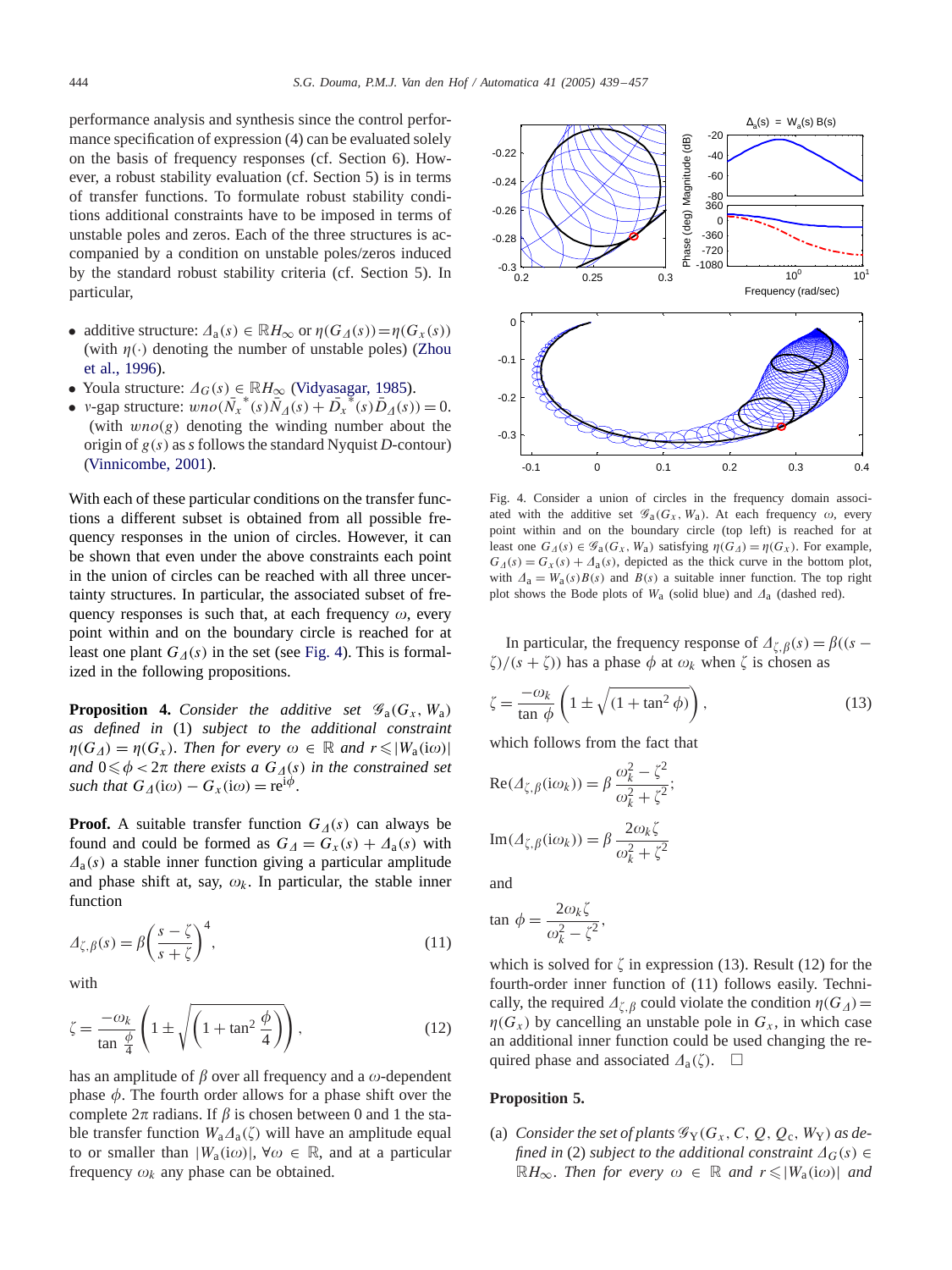$0 \leq \phi < 2\pi$  there exists a  $G_{\Lambda}(s)$  in the constrained set  $such that G_{\Delta}(\mathrm{i}\omega) - G_{\chi}(\mathrm{i}\omega) = \mathrm{re}^{\mathrm{i}\phi}, with G_{\chi} and W_{\alpha}$  *as defined in Corollary* 1.

(b) *Consider the set of plants*  $\mathcal{G}_v(G_x, W_v)$  *as defined in* (3) *subject to the additional constraint*  $wno(\bar{N}_x^*(s)\bar{N}_A(s) +$  $\overline{D}_x^*(s)\overline{D}_\Delta(s)$  = 0. *Then for every*  $\omega \in \mathbb{R}$  and  $r \leq |W_a(i\omega)|$  and  $0 \leq \phi < 2\pi$  there exists a  $G_{\Delta}(s)$  in *the constrained set such that*  $G_A(i\omega) - G_x(i\omega) = re^{i\phi}$ , *with*  $G_x$  *and*  $W_a$  *as defined in Corollary* 3.

**Proof.** Proposition 2 showed that the set of frequency responses  $\mathscr{G}_{\nu}(G_x, W_{\nu})$  equals those of the v-gap set  $\mathscr{G}_{\nu}(G_x, W_{\nu})$ . Further, all transfer functions  $G_{\Lambda}(s) \in$  $\bar{\mathscr{G}}_v(G_x, W_v)$  satisfying  $\Delta_G \in \mathbb{R}$  H<sub>∞</sub> satisfy the winding number condition  $\overline{w}n o(\overline{\tilde{N}}_x^*(s)\overline{N}_A(s) + \overline{D}_x^*(s)\overline{D}_A(s)) = 0,$ since

$$
wno(\bar{N_x} * \bar{N}_A + \bar{D_x} * \bar{D}_A)
$$
  
=  $wno(1 + (\bar{N_x} * \bar{D}_{G_x^*} - \bar{D_x} * \bar{N}_{G_x^*})\Delta_G) + wno(Q^{-1})$   
=  $wno(1 + \bar{D_x} * (\bar{G_x} * - \bar{G_x} * \bar{D}_{G_x^*}\Delta_G) + wno(Q^{-1})$   
=  $wno(1) + wno(Q^{-1}) = 0$ .

In other words, the set of plants  $G_{\Delta}(s) \in \bar{\mathscr{G}}_{\nu}(G_{x}, W_{\nu})$  satisfying  $G_{\Lambda} \in \mathbb{R}$  H<sub>∞</sub> forms a subset of the set of transfer functions  $G_{\Delta} \in \mathcal{G}_{\nu}(G_{x}, W_{\nu})$  satisfying the winding number condition. Now, since the mappings of

$$
G_{\varDelta}(s) = \frac{\bar{N}_x(s) + \bar{D}_c(s)\varDelta_G(s)}{\bar{D}_x(s) - \bar{N}_c(s)\varDelta_G(s)}
$$

and

$$
G_{\varDelta} = \frac{\bar{N}_x(s) + \bar{D}_{G_x^*}(s)\varDelta_G(s)}{\bar{D}_x(s) - \bar{N}_{G_x^*}(s)\varDelta_G(s)}
$$

are bijective, implying that for every (stable)  $\Delta_G$  there is a unique  $G_{\Lambda}$  and vice versa, the proof of Proposition 4 can be followed for dual Youla and  $v$ -gap as well. While in the proof for the additive case care has to be taken that the term  $\Lambda$ <sub>a</sub> does not induce a cancellation of unstable poles of  $G_x$ , for the v-gap the term  $\Lambda_G$  should not violate coprimeness (in dual Youla this is automatically taken care of by requiring  $\varDelta_G$  to be stable).  $\Box$ 

The above propositions show that pole/zero conditions imposed on the transfer functions in the uncertainty sets do not induce any restrictions in terms of the points that can be reached in the circular region at each frequency. Within the 'tube' induced by the union of circles over frequency not every frequency response can be allowed because of the pole/zero condition. However, the boundary of the circles is always reached by at least one plant of the set. This fact is very relevant for robustness studies of the constrained sets of plants. It implies that robustness tests in the frequency domain can be applied without conservatism to the union of circles in the complex plane, irrespective of the particular constraints on unstable poles/zeros.

# *4.3. Identification of model uncertainty sets*

The preceding section showed how a circular region in the frequency domain is equivalently described in terms of an additive, dual Youla and  $v$ -gap uncertainty structure. In an identification setting we think of the uncertainty regions as resulting from an identification experiment. These can, e.g. be ellipsoidal or boxed regions following from the methods of de Vries and Van den Hof (1995); Hakvoort and Van den Hof (1997); Hakvoort (1994); Ljung (1987), and [Goodwin et al. \(1992\).](#page-17-0) In order to provide uncertainty sets that are suited to be used as a basis for control design and evaluation, appropriately structured uncertainty sets are required such as the structures discussed before (additive, Youla,  $v$ -gap). Consequently they need to embed the uncertainty regions that result from identification. In identification for control, the choice of uncertainty structure seems to be an important user's choice [\(Van den](#page-18-0) [Hof, Schrama, & Bongers, 1994\)](#page-18-0). However, the equivalence of the several structures as presented here, implies that the smallest (unique) circle embedding the identification uncertainty can equivalently be described in all structures of Section 2. As a result there are no arguments favouring one structure over another. Each representation, however, will have a different nominal model and weighting function.

In identification for control it is common practice to first identify a (low order) nominal model, and subsequently to bound the uncertainty around this nominal model (Gevers, 1993; Van den Hof & Schrama, 1995; Albertos & Sala, 2002). When fixing the nominal model, embedding the identified uncertainty set will result in different regions for the different uncertainty structures. In other words: in order to maintain the advantages of the equivalence of structures, both nominal model and weighting functions have to be made flexible. As a result, the principal problem in identification for control appears to be an uncertainty set estimation, minimizing over both nominal model and uncertainty bound, rather than first identifying a nominal model (with any method) and subsequently bounding the model uncertainty. This builds on earlier results as discussed in [Van den](#page-18-0) [Hof et al. \(1994\),](#page-18-0) and [De Callafon \(1998\).](#page-17-0)

In general, however, embedding is sought while maintaining a particular nominal model, in which case all structures will provide different embedding regions. Propositions 1, 3 and Corollary 1 show how the circular uncertainty region increases in size with increasing  $W_a$ ,  $W_Y$ ,  $W_y$ , respectively. But moreover, they show that for a fixed nominal model  $G_x$ the uncertainty regions expandwith increasing *W* in a particular way, i.e. the centre of the circular sets moves along a particular line while the circles expand. [Fig. 5](#page-7-0) illustrates how an additive uncertainty set  $\mathscr{G}_a(G_x, W_a)$  increases with  $W_a$  in concentric circles around  $G_x$ . The centre of the dual Youla uncertainty set  $\mathscr{G}_Y(G_X, C, Q, Q_c, W_Y)$  moves along the line between  $G_x$  and  $-C^{-1}$  away from  $-C^{-1}$  as the uncertainty level  $W_Y$  increases. Note from Corollary 1 that at  $|\bar{W}_Y|^2 = 1$ , the centre passes through infinity after which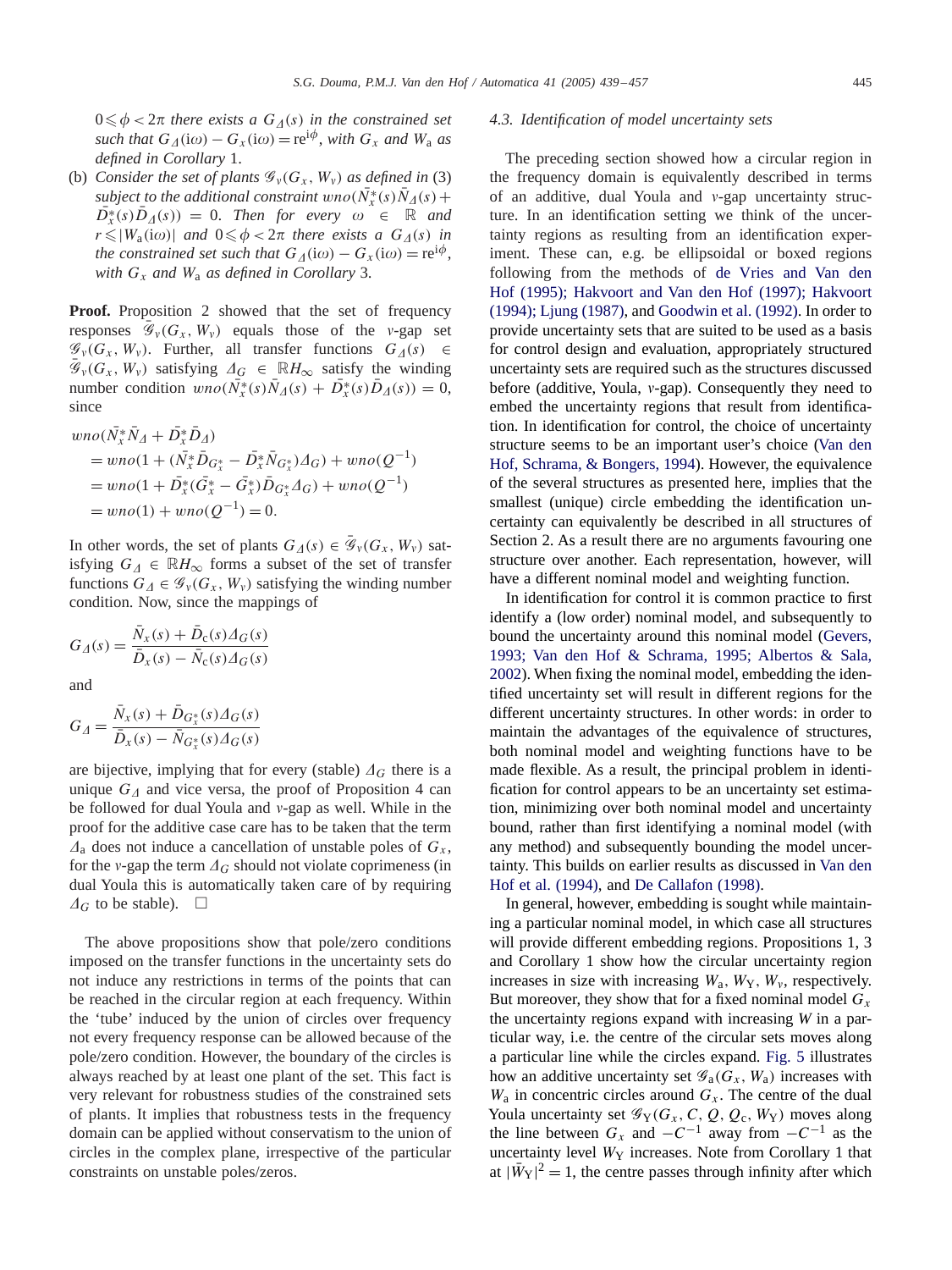<span id="page-7-0"></span>

Fig. 5. Illustration of the characteristics of an additive, dual Youla and v-gap uncertainty structure with respect to a fixed nominal model  $G_x$ .  $(a,b,c)$  depict contours of increasing additive, dual Youla and  $v$ -gap uncertainty around  $G_x$ , respectively. While the contours are concentric for the additive uncertainty, for the dual Youla uncertainty the centre of the set shifts with increasing uncertainty along a line between  $G_x$  and  $-C^{-1}$ away from  $-C^{-1}$ . Similarly, the v-gap set is seen to increase with a centre shifting along a line between  $G_x$  and  $-(G_x^*)^{-1}$  away from  $-(G_x^*)^{-1}$ . (d) illustrates the differences when embedding a plant  $G<sub>A</sub>$  with the smallest additive set (dotted), the smallest v-gap set (dashed) and the smallest dual Youla set (solid) around the nominal model  $G_x$ .

it continues to move along the line through  $G_x$  and  $-C^{-1}$ towards  $-C^{-1}$ . In this case, the set is given by the exterior of the boundary circle whose radius is now seen to decrease with increasing uncertainty  $W_Y$ . Similarly, the centre of the v-gap set  $\mathscr{G}_{v}(G_{x}, W_{v})$  moves along the line between  $G_{x}$  and  $-(G_x^*)^{-1}$  away from  $-(G_x^*)^{-1}$  (cf. Proposition 2).

Note the significance of the points  $-C^{-1}$  and  $-(G_x^*)^{-1}$ , respectively, for the dual Youla and  $v$ -gap uncertainty. When, for fixed  $G_x$ , plant models need to be described that are close to these points, the radii of the uncertainty sets will need to be large. In other words, the uncertainty structures are most sensitive in the direction of these respective points. For additive uncertainty, this same reasoning holds with respect to the point  $(0)^{-1}$ . For example, in Fig. 6 it is indicated how an additive set  $\mathscr{G}_a(G_x, W_a)$  with nominal model  $G_x$ , can be embedded by a v-gap set  $\mathscr{G}_{\nu}(G_x, W_{\nu})$  with the same nominal model  $G_x$ . When building a v-gap set around nominal model  $G_x$ , the centre of the resulting circular region moves along the line through  $G_x$  and  $-(G_x^*)^{-1}$ . This can be understood by examining the expression for  $G_{\text{centre}}$  in Proposition 3 or 2. Consequently, in order to cover  $\mathscr{G}_{a}(G_x, W_a)$ ,  $W_y$  has to be increased until the circular  $v$ -gap region touches the additive set  $\mathscr{G}_{a}(G_{x}, W_{a})$  in that point on the boundary of the



Fig. 6. Embedding an additive uncertainty  $\mathscr{G}_{a}(G_{x}, W_{a})$  (blue solid) with a  $v$ -gap uncertainty (red dashed–dot). Contour lines corresponding to  $v$ -gap sets  $\mathscr{G}_{v}(G_{x}, W_{v})$  with increasing  $W_{v}$  are depicted by the thin dashed-dotted lines similar to those in Fig. 5c. The point  $G_x(|G_x| - |W_a|)/|G_x|$  in line with the nominal model  $G_x$  ( $\Box$ ) will cause the largest chordal distance from  $G_x$  among all elements of  $\mathscr{G}_a(G_x, W_a)$ .

circle that intersects the line from  $-(G_x^*)^{-1}$  to  $G_x$ . In other words, the point closest to  $-(G_x^*)^{-1}$  corresponds to that element from  $\mathscr{G}_{a}(G_{x}, W_{a})$  which accounts for the largest chordal distance from  $G_x$ . Additionally, Proposition 3 shows that a v-gap set  $\mathscr{G}_{\nu}(G_x, W_{\nu})$  cannot embed an additive set  $\mathscr{G}_{a}(G_x, W_a)$  which contains the point  $-(G_x^*)^{-1}$ , since the point  $-(G_x^*)^{-1}$  is only reached for  $W_y = 1$ . These results provide an analytical tool to calculate the chordal distance over an additive uncertainty set with a nominal model  $G<sub>x</sub>$ . Similarly as above, a quantitative comparison can be made between any of the three uncertainty structures using the results of Propositions 1 and 3 and Corollary 1.

# **5. Robust stability**

# *5.1. Robust stability and the frequency domain*

Constraints on unstable poles and zeros as in Section  $4.2$  are required for the formulation of conditions for robust stability, i.e. the question whether a controller  $C(s)$  stabilizes all elements  $G_{\Lambda}(s) \in \mathcal{G}$ . For example, a controller  $C(s)$ , satisfying the condition  $|C(i\omega)(1 + C(i\omega)G_x(i\omega))^{-1}|$  <  $|W_a^{-1}(i\omega)|$ , stabilizes the additive set  $\mathscr{G}_a(G_x, W_a)$  provided that  $G_x(s)$  is stabilized by  $C(s)$  and all elements of  $\mathscr{G}_{a}(G_x, W_a)$  have an equal number of unstable poles. In such results for robust stability three types of conditions can be discerned

(i) The condition that  $C(i\omega) \neq -G_A^{-1}(i\omega)$  for all  $G_{\Delta}(\mathrm{i}\omega) \in \mathscr{G}$  and for all  $\omega \in \mathbb{R}$ .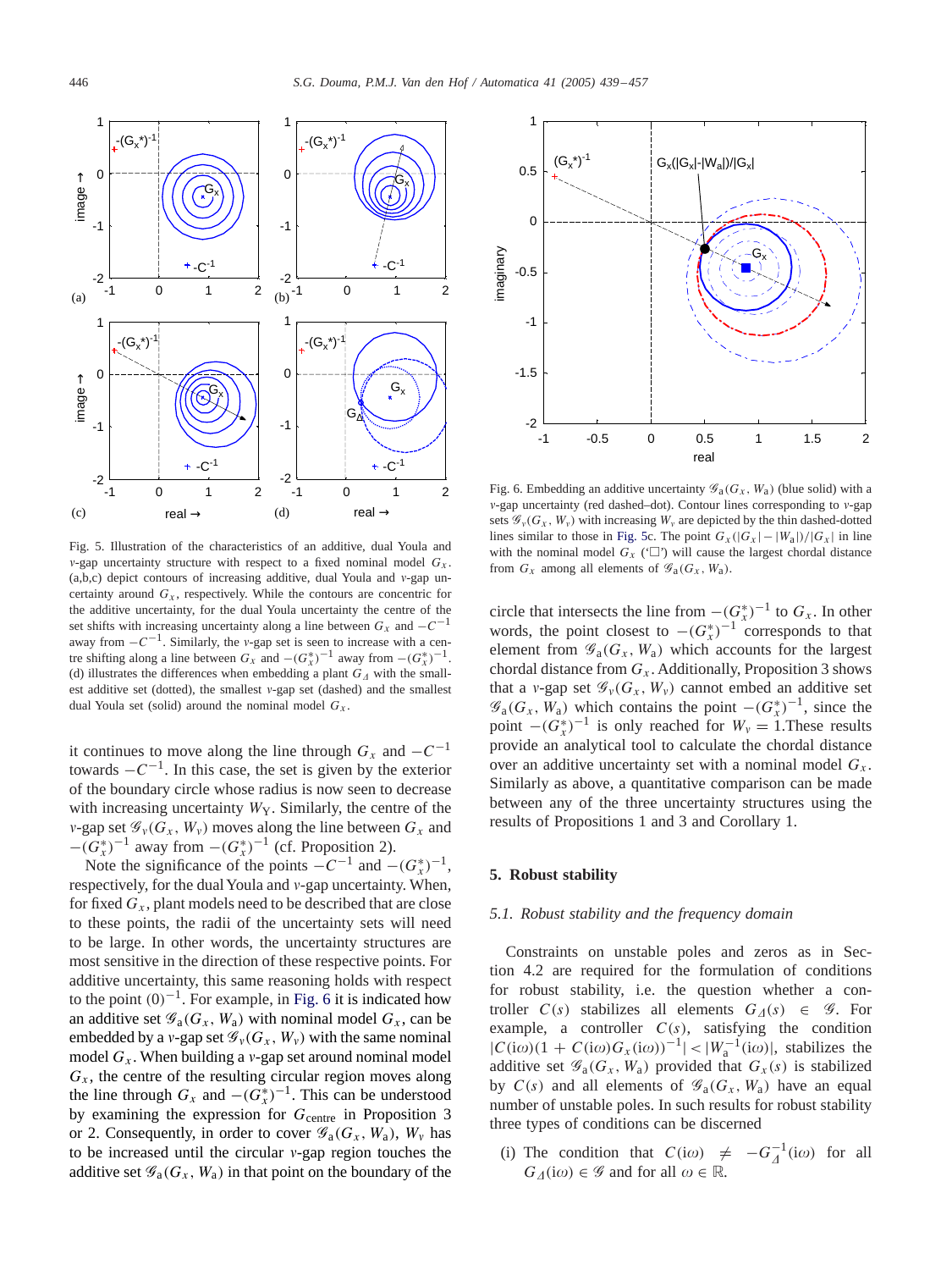- (ii) The condition that *C* stabilizes a nominal model  $G_x \in \mathscr{G}$ .
- (iii) Conditions on all  $G_A \in \mathcal{G}$  with respect to the nominal model  $G_x$ .

The first condition on the frequency responses seems most characteristic for different uncertainty structures

- (a)  $|C(i\omega)(1 + C(i\omega)G_x(i\omega))^{-1}|$  <  $|W_a^{-1}(i\omega)|$  for the additive uncertainty structure [\(Zhou et al., 1996\)](#page-18-0),
- (b)  $|Q^{-1}(i\omega)\Delta_G(i\omega)Q_c(i\omega)| \leq |W_Y^{-1}(i\omega)|$  for the dual Youla uncertainty structure (Tay et al., 1989; Douma et al., 2003) and
- (c)  $\bar{\sigma}(T(C(i\omega), G_x(\omega))) < |W_v^{-1}(i\omega)|$  for the v-gap uncertainty [\(Vinnicombe, 2001\)](#page-18-0).

However, they are simply ensuring the condition that  $C(i\omega) \neq -G_A^{-1}(i\omega)$  for all  $G_A(i\omega) \in \mathscr{G}$ . And from the preceding sections it is clear that all three uncertainty sets can be transformed into one another with respect to the frequency responses of the members. Naturally the 'nominal' model and weighting function will change. For example, part (i) of the robust stability condition for the v-gap set  $\bar{\sigma}(T(C(i\omega), G_x(i\omega))) < |W_v^{-1}(i\omega)|$ , is equivalently described by the (additive) condition  $|C(1 + CG<sub>centre</sub>)^{-1}| < |W_a^{-1}|$ , with  $G<sub>centre</sub>$  and  $W_a$  as formulated in Proposition 3. The uncertainty sets do differ in terms of part (iii). That is, they differ in terms of a winding number condition or a condition on unstable poles and zeros.

## *5.2. Identification and robust stability*

Many identification techniques characterize the plant identification uncertainty in terms of bounds on the frequency response, see e.g. de Vries and Van den Hof (1995); Goodwin et al. (1992); Hakvoort and Van den Hof (1997); Bombois et al. (2001); Milanese and Taragna (2002). The discussion in Section 4.3 showed that such a set of frequency responses is equivalently described in any of the uncertainty structures. When considering robust stability, however, the uncertainty sets do differ in terms of windingnumber/pole/zero condition, i.e. each uncertainty structure induces a different subset of transfer functions associated with the identified set of frequency responses. The question arises whether system identification provides for information to determine which of the winding-number/pole/zero constraints are satisfied and correspondingly which of the uncertainty structures has to be chosen to describe the plant uncertainty. Identification methods generally do not operate under particular winding-number/pole/zero constraints on the resulting models. With one major exception: the constraint that the identified object is stable. The constraint of stable models is regularly applied in identification either in an open-loop setting or in closed-loop identification. In other words, the verification of condition (iii) is feasible for an additive uncertainty structure following an open-loop identification which requires that all elements  $G_{\Delta} \in \mathscr{G}_{a}(G_{x}, W_{a})$  are stable. Or, a closed-loop identification could lead to a Youla parameter uncertainty where a stability condition on  $\Delta_G$  can automatically be satisfied, since the Youla parameter itself can directly be identified from closed-loop data [\(Van den Hof, 1998\)](#page-17-0).

# **6. Robust performance analysis**

A controller is said to perform robustly for a set of plants if a certain performance level is reached for all plants in the uncertainty set. A robust performance analysis comes down to a worst-case performance evaluation over the uncertainty set. To this end, nonlinear optimization or LMI-based procedures are available for general (LFT based) uncertainty structures [\(Zhou et al., 1996\)](#page-18-0). For SISO systems with a onedimensional uncertainty block, bounded in amplitude, these tools deliver for a nonconservative answer. However, in the following we will derive analytical expressions since this will allow for more insight. In case non-circular uncertainty regions are considered, in some cases an adapted  $\mu$ -analysis could be [employed,](#page-17-0) [as](#page-17-0) [for](#page-17-0) [ellipsoidal](#page-17-0) [regions](#page-17-0) [\(Bombois](#page-17-0) et al., 2001), but in general standard techniques are not applicable. Here we will not consider non-circular regions.

# *6.1. One-block performance functions*

First scalar performance specifications are considered. That is, the weighting functions *V* and *W* of the performance measure (4) are such that only one element of the function matrix  $T(G_A, C)$  of expression (5) is selected. The performance of a (circular) uncertainty set with a particular controller will be analysed using the results of Section 3. The discussion is facilitated by considering a particular example. Consider a plant  $G_x$  controlled by a controller *C*, and in the performance cost consider  $V = W = diag(0, 1)$ , such that

$$
J(G_x, C) = \left| \frac{1}{1 + G_x(i\omega)C(i\omega)} \right|.
$$

We will study the effect of an, say additive, uncertainty in  $G_x$  on the performance with *C*. First of all, Proposition 1 provides an exact description of the performance of all elements of the uncertainty set. The set of all sensitivity functions induced by the controller *C* and the additive uncertainty set  $\mathscr{G}_a(G_x, W_a)$  is given by

$$
S_{\Delta} = \frac{1}{1 + (G_x + A_a)C}, \quad |W_a^{-1} \Delta_a| \leq 1,
$$
\n(14)

or

$$
S_{\Delta} = (1 + G_x C)^{-1} - \frac{(1 + G_x C)^{-2} C \Delta_a}{1 + (1 + G_x C)^{-1} C \Delta_a},
$$
  

$$
|W_a^{-1} \Delta_a| \leq 1.
$$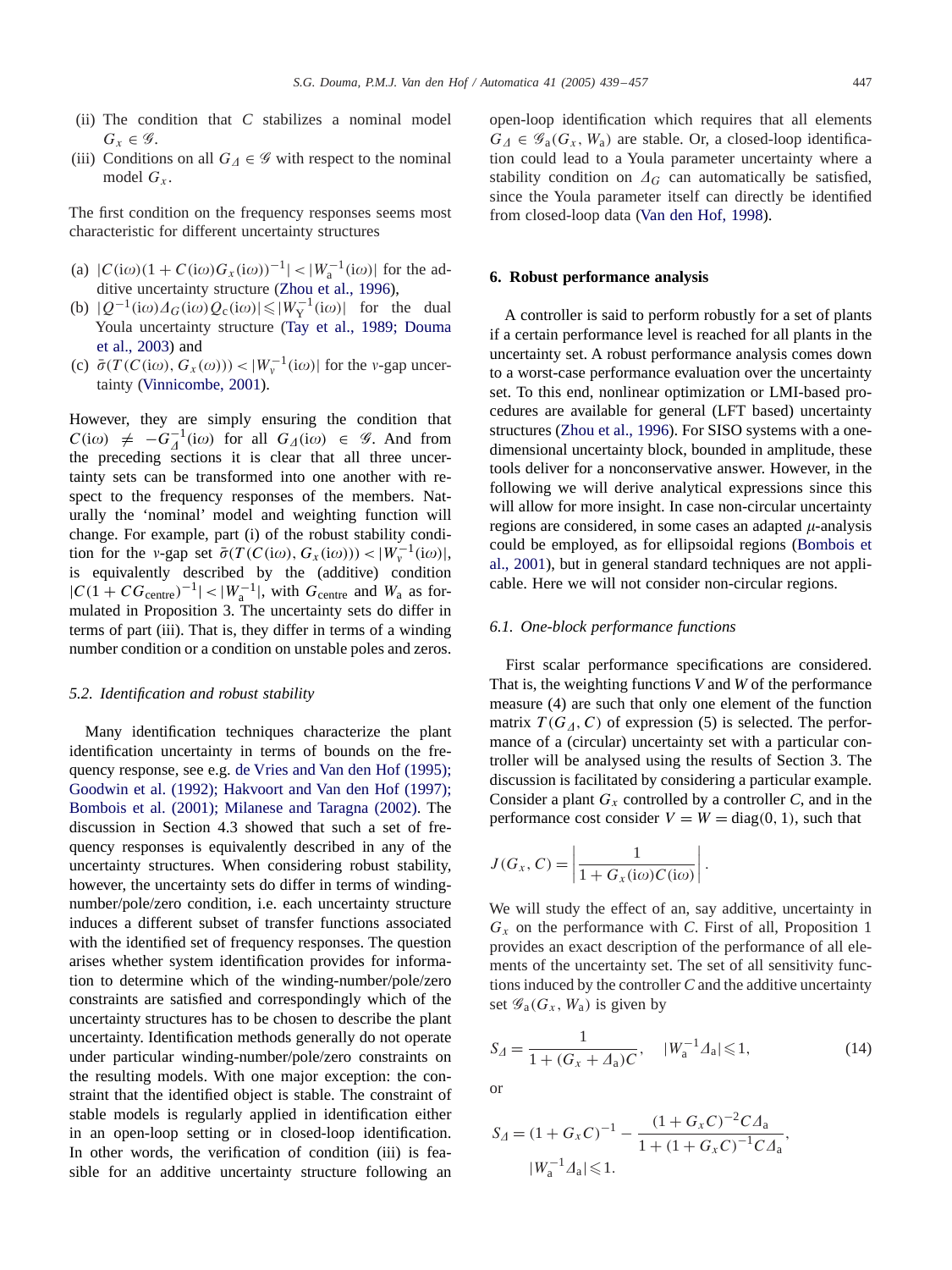Proposition 1 delivers the following alternative description of this set

$$
S_{\Delta} = S_{\text{centre}} + \Delta_S, \quad |\Delta_S| \leq |W_S| \tag{15}
$$

with

$$
S_{\text{centre}} = \frac{(1 + CG_x)^{-1}}{1 - |(1 + CG_x)^{-1}CW_a|^2}
$$

and

$$
W_S = \frac{(1 + CG_x)^{-2}C}{1 - |(1 + CG_x)^{-1}CW_a|^2} W_a,
$$

which follows from the fact that set (15) equals the LFT  $F(P, \Delta)$  of Proposition 1 with the entry *P* containing both the controller *C* and the nominal plant  $G_x$ , i.e.  $P_{22} = (1 +$  $G_x C$ <sup>-1</sup>,  $P_{12} P_{21} = (1 + G_x C)^{-2} C$  and  $P_{11} = (1 + G_x C)^{-1} C$ .

The circular representation (15) allows for a straightforward robust performance analysis. The minimal and maximal (worst-case) performance cost at each frequency can be expressed analytically by

$$
\max_{\Delta_{\rm a}, |W_{\rm a}^{-1}\Delta_{\rm a}| \le 1} |S_{\Delta}| = |S_{\rm centre}| + |W_{S}|,\tag{16}
$$

$$
\min_{\Delta_{a}, |W_{a}^{-1}\Delta_{a}| \leq 1} |S_{\Delta}| = |S_{\text{centre}}| - |W_{S}|. \tag{17}
$$

From the discussion after Proposition 1 it can be concluded that an increase of the uncertainty  $(W_a)$  at a particular frequency will always lead to an increase of the worst-case performance cost at that same frequency. Expression (15) gives the exact amount of performance degradation (increase of worst-case performance) with growing uncertainty.

The example also shows that part (i) of the robust stability condition given in Section 5 appears naturally in the denominators of the centre and the weighting function. That is, to maintain a finite performance cost for all elements in the additive uncertainty set considered here, the associated (small gain) condition  $|(1 + CG_x)^{-1}CW_a| < 1$  has to be satisfied.

Finally, note that the nominal sensitivity  $S_x = (1 + CG_x)^{-1}$ is not the centre of the set of sensitivity functions  $S_{\Lambda}$ . This property becomes critically important when considering non-circular boundaries and/or probability density functions over the uncertainty set (see the discussion in Section 3.2).

All of the above observations hold true for any of the three uncertainty structures (additive, Youla and  $v$ -gap) and a oneblock performance measure (4) with a particular controller *C*. Most importantly, the worst-case performance cost at each frequency can be calculated analytically.

The Youla parameter uncertainty structure plays a special role in case we consider the robust performance of the auxiliary controller  $C$  used in the parametrization itself (i.e. the 'present' controller). For this auxiliary controller all four scalar entries of  $T(G_A, C)$  over the set  $\mathscr{G}_{Y}(G_{x}, C, Q, Q_{c}, W_{Y})$  are affine in the uncertainty  $\varDelta_{G}$ . With the coprime factors of  $G_A$ ,  $G_x$  and C as in the dual

Youla expression (2), the performance matrix  $T(G_A, C)$  of expression (5) becomes [\(Van den Hof & Schrama, 1995\)](#page-18-0)

$$
T(G_A, C) = \begin{bmatrix} N_A \\ D_A \end{bmatrix} (\bar{D}_c D_A + \bar{N}_c N_A)^{-1} [\bar{N}_c \ \bar{D}_c]
$$
  
\n
$$
= \begin{bmatrix} \bar{N}_x + \bar{D}_c A_G \\ \bar{D}_x - \bar{N}_c A_G \end{bmatrix} \cdot (\bar{D}_c \bar{D}_x - \bar{D}_c \bar{N}_c A_G + \bar{N}_c \bar{N}_x
$$
  
\n
$$
+ \bar{N}_c \bar{D}_c A_G)^{-1} [\bar{N}_c \ \bar{D}_c]
$$
  
\n
$$
= T(G_x, C) + \begin{bmatrix} \bar{D}_c \\ \bar{N}_c \end{bmatrix}
$$
  
\n
$$
A_G(\bar{D}_c \bar{D}_x + \bar{N}_c \bar{N}_x)^{-1} [\bar{N}_c \ \bar{D}_c].
$$

This implies that the nominal performance will be the centre of the set of performance functions associated with  $\mathscr{G}_Y(G_X, C, Q, Q_c, W_Y)$ . Moreover, probability density functions and non-circular uncertainty structures (e.g. boxed/ellipsoidal/irregular) maintain their shape under the mapping from  $\mathscr{G}_Y$  to the performance cost functions.

# *6.2. Multi-block performance function*

For non-scalar performance functions, i.e. for general diagonal weighting functions *V* and *W* in the performance measure (4), Proposition 1 cannot be used. Still, an analytical expression can be formulated for the worst-case performance of a controller over a circular uncertainty set. To this end, first the following lemma is presented in which the performance cost  $J(G_A, C, V, W)$  is expressed in terms of the sensitivity function of the closed loop of  $G<sub>A</sub>$  and C. A similar result but without the inclusion of weighting matrices is derived in [Vinnicombe \(2001\)](#page-18-0) in connection with loop-shaping.

**Lemma 1.** For the performance measure  $J(G_A, C, V, W)$ *of expression* (4) *it holds that at each frequency*

$$
J(GA, C, V, W)2
$$
  
=  $\bar{\sigma}(VT(GA, C)W)2$   
=  $\left(\left(SA - \frac{|V_1|^2}{(|V_1|^2 + |V_2|^2|C|^2)}\right) \times \left(SA - \frac{|V_1|^2}{(|V_1|^2 + |V_2|^2|C|^2)}\right)^*$   
+  $\frac{|V_1|^2|V_2|^2|C|^2}{(|V_1|^2 + |V_2|^2|C|^2)^2}\right)$   
 $\times \frac{(|V_1|^2 + |V_2|^2|C|^2)(|W_2|^2 + |W_1|^2|C|^2)}{|C|^2},$  (18)

 $where S_{\Delta} = (1 + CG_{\Delta})^{-1}, V = diag(V_1, V_2)$  *and*  $W =$  $diag(W_1, W_2)$ .

#### **Proof.** See appendix.  $\Box$

Analyzing expression (18) it is seen that the performance measure  $J(G_A, C, V, W)^2$  can be interpreted as the 'height' of a three-dimensional parabola over the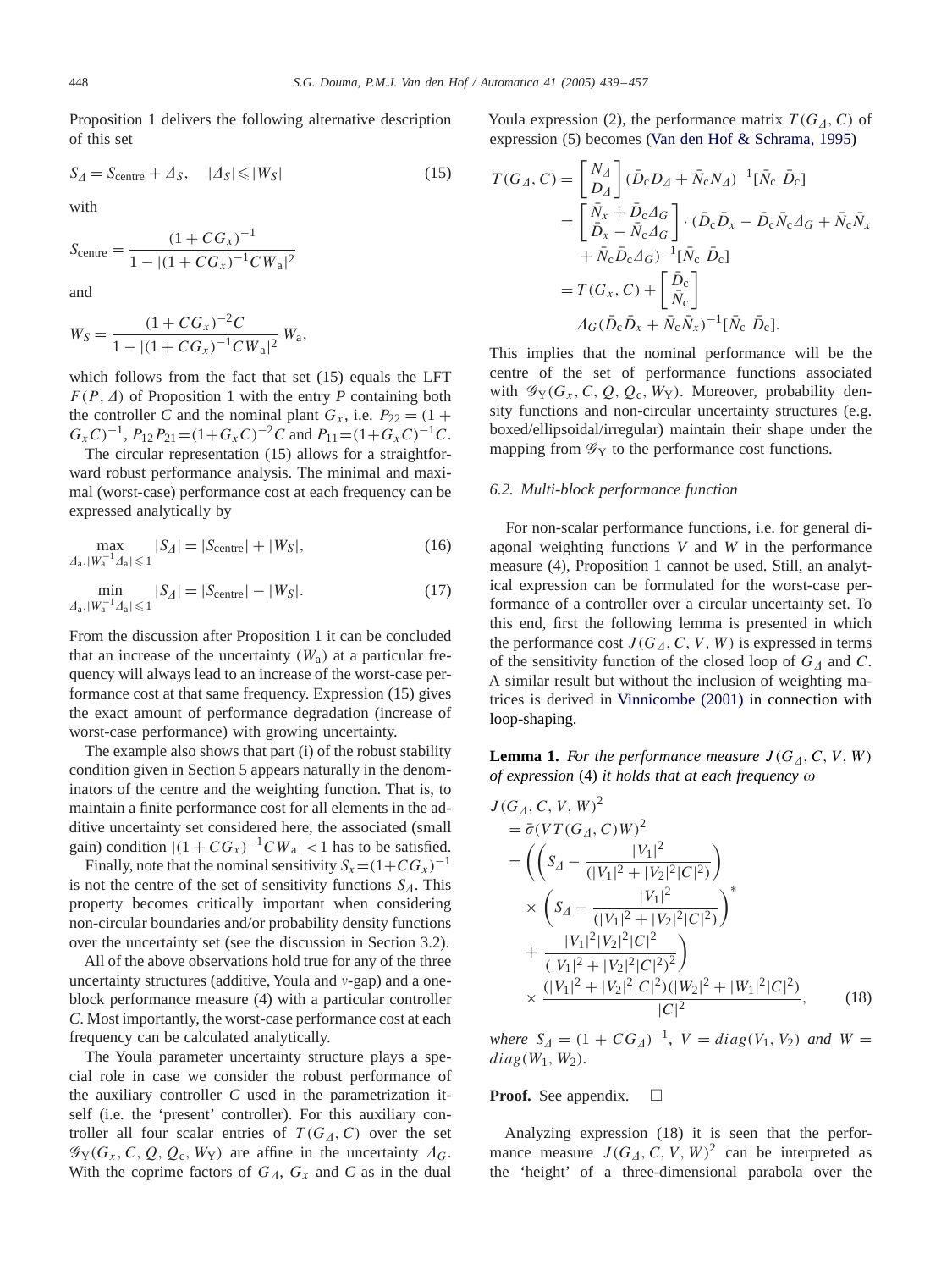<span id="page-10-0"></span>

Fig. 7. The performance cost  $J(G_A, C, V, W)^2$  at a given frequency  $\omega$ can be interpreted as the 'height' of a three-dimensional parabola over the (complex) variable  $S_A$ . The projection of the level sets of the parabola onto the plane of  $\text{Re}(S_A)$  and  $\text{Im}(S_A)$  is circular and centred around  $|V_1|^2/(|V_1|^2+|V_2|^2|C|^2).$ 

(complex) variable  $S_A$ . Fig. 7 depicts the parabola centred at  $|V_1|^2/(|V_1|^2 + |V_2|^2|C|^2)$ . Note that the value of  $J(G_A, C, V, W)^2$  increases whenever  $S_A$  is moving away from the centre  $|V_1|^2/(|V_1|^2 + |V_2|^2|C|^2)$  and that all  $S_A$ at an equal distance from the centre induce the same value  $J(G_A, C, V, W)^2$ . In other words, given a set of sensitivity functions  $S_A$  for a particular controller C, the sensitivity function  $S_{\text{WC}}$  associated with the largest (worst-case) performance cost is easily identified as the one most removed from the centre  $|V_1|^2/(|V_1|^2 + |V_2|^2 |C|^2)$ .

A result similar to Lemma 1 can also be derived in terms of the complementary sensitivity or any of the other terms in  $T(G_A, C)$ . However, the specific formulation in terms of the sensitivity function is chosen because expression (18) is such that the plant  $G_A$  enters in none of the terms other than the term  $S_{\Delta}$ , which facilitates the explicit expression of the performance cost; for example the centre of the parabola is  $G_{\Lambda}$ -independent which property is lost in the other cases. The worst-case performance can now be calculated following a two-step approach:

- In the first step the set of plants  $\mathscr G$  is mapped with the controller *C* into a set of sensitivity functions  $\mathcal{S}(\mathcal{G},C)$ .
- The second step is provided by Lemma 1 which shows that the worst-case performance is achieved for that particular  $S_{\text{WC}} \in \mathcal{S}(\mathcal{G}, C)$  most removed from the 'centre'  $|V_1|^2/(|V_1|^2+|V_2|^2|C|^2).$

For a (circular) uncertainty set  $\mathscr G$  the set  $\mathscr{S}(\mathscr G, C)$  can be given an additive structure by application of Proposition 1, i.e.  $\mathcal{S}(\mathcal{G}, C) := \{ S_{\Delta} | S_{\Delta} = S_{\text{centre}} + \Delta_S, |W_S^{-1} \Delta_S| < 1 \}$ 

*Scentre SWC* +  $V<sub>1</sub>$  $V_1$  +  $V_2$ 2 2  $|2|$   $|2|$   $|2$ *C*

Fig. 8. 2-D projection of the performance cost  $J(G_A, C, V, W)$  depicted in Fig. 7 illustrating the worst-case performance calculation. An uncertainty set  $G$  induces with a controller  $C$  a set of sensitivity functions  $\mathcal{S}(\mathcal{G}, C)$  (blue dashed–dotted circle). Lemma 1 shows that the worst-case performance is achieved for that particular  $S_{\text{WC}} \in \mathcal{S}(\mathcal{G}, C)$  most removed from the 'centre'  $(|V_1|^2/|V_1|^2 + |V_2|^2|C|^2)$ .

(cf. expression (15)), allowing for an analytical computation of S<sub>WC</sub> and the associated worst-case performance value. This is illustrated in Fig. 8 and formalized in the following corollary.

**Corollary 2.** Let there be given a set of plants  $\mathcal G$  in either *the additive*, *dual Youla or* -*gap uncertainty structure and consider the performance cost*  $J(G_A, C, V, W)$  *of* (4). *For a given controller C the set of plants* G *is mapped into a set of sensitivity functions*  $\mathcal{S}(\mathcal{G}, C)$ , *which can be described in an additive structure using Proposition* 1 *as*

$$
\mathcal{S}(\mathcal{G}, C) := \{ S_{\mathcal{A}} \mid S_{\mathcal{A}} = S_{\text{centre}} + \mathcal{A}_{S}, \ |W_{S}^{-1} \mathcal{A}_{S}| \leq 1 \}.
$$

*At each frequency the particular*  $S_{\text{WC}} \in \mathcal{S}(\mathcal{G}, C)$  *that yields the worst-case performance cost of*  $J(G_A, C, V, W)$  *over all*  $G_A \in \mathscr{G}$ , *is given by* 

$$
S_{\rm WC} = S_{\rm centre} + |W_S| \exp \left( i \tan^{-1} \left( \frac{\text{Im}(S_{\rm centre})}{\text{Re}(S_{\rm centre}) - |V_1|^2 / (|V_1|^2 + |V_2|^2 |C|^2)} \right) \right).
$$

*The exact value of the worst-case performance cost follows from inserting* SWC *in expression* (18) *of Lemma* 1.

**Proof.** The corollary follows from the circular nature of the three uncertainty structures (Corollary 1 and Proposition 3), the fact that the boundary of circular region at each frequency is reached for at least one member of the uncertainty set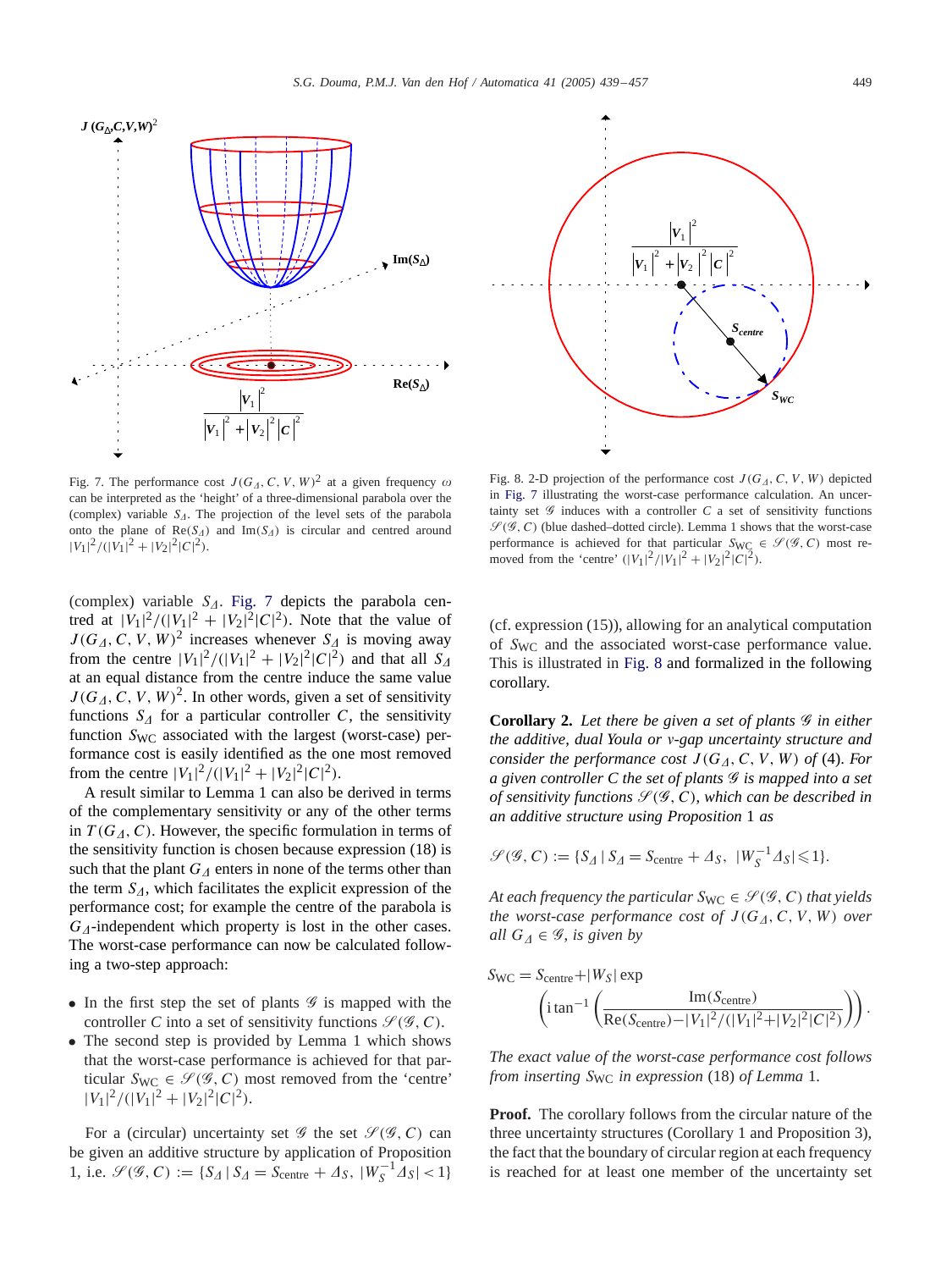(Propositions 4 and 5), from the application of Proposition 6 and Lemma 1 and standard geometric considerations.  $\Box$ 

# *6.3. Comparing uncertainty sets in terms of performance cost*

The previous section provided an analytical approach of calculating the worst-case performance of a controller *C* over a plant uncertainty set by mapping the set of plants to a set of sensitivity functions. In this section an opposite approach is taken in order to study the differences between the three uncertainty sets of Section 2. Starting from a given performance cost  $J(G_A, C, V, W)$  all plants are characterized achieving this cost with a given controller *C*. The three uncertainty sets are then comparedwith this set of all plants achieving the particular performance cost.

Lemma 1 can be read as to give a description of all sensitivity functions achieving  $\bar{\sigma}(VT(G_A, C)W) < \gamma$ . [Fig. 7](#page-10-0) illustrates that the projection of a horizontal intersection of the parabola, depicted by the solid circle in [Fig. 8,](#page-10-0) is the set of all sensitivity functions achieving the performance corresponding to the level of the intersection. This is formalized in the following corollary,

**Corollary 3.** *The set of all sensitivity functions*  $S_4 = (1 +$  $CG_A)^{-1}$  for which a C and a  $G_A$  achieve the performance  $\bar{\sigma}(VT(G_A, C)W) < \gamma$  is given by

$$
S_{\Delta} = S_{\text{centre}} + \Delta_S, \quad |W_S^{-1} \Delta_S| \leq 1,\tag{19}
$$

*with*

$$
S_{\text{centre}} = \frac{|V_1|^2}{|V_1|^2 + |V_2|^2 |C|^2}
$$
  
\n
$$
|W_S|^2 = \frac{|C|^2 \gamma^2}{(|V_1|^2 + |V_2|^2 |C|^2) (|W_2|^2 + |W_1|^2 |C|^2)}
$$
  
\n
$$
- \frac{|V_1|^2 |V_2|^2 |C|^2}{(|V_1|^2 + |V_2|^2 |C|^2)^2}
$$
  
\n
$$
= \frac{|C|^2}{(|V_1|^2 + |V_2|^2 |C|^2)^2}
$$
  
\n
$$
\times \left(\frac{(|V_1|^2 + |V_2|^2 |C|^2) \gamma^2}{(|W_2|^2 + |W_1|^2 |C|^2)} - |V_1|^2 |V_2|^2\right).
$$

**Proof.** With Lemma 1 it follows that all sensitivity functions  $S_{\Delta}$  satisfying  $\bar{\sigma}(VT(G_{\Delta}, C)W)^{2} < \gamma^{2}$  are described by

$$
\begin{aligned} &\left( \left( S_{\mathit{A}} - \frac{|V_{1}|^{2}}{(|V_{1}|^{2} + |V_{2}|^{2}|C|^{2})} \right) \left( S_{\mathit{A}} - \frac{|V_{1}|^{2}}{(|V_{1}|^{2} + |V_{2}|^{2}|C|^{2})} \right)^{*} \right. \\ &\left. + \frac{|V_{1}|^{2}|V_{2}|^{2}|C|^{2}}{(|V_{1}|^{2} + |V_{2}|^{2}|C|^{2})^{2}} \right) \\ &\times \frac{(|V_{1}|^{2} + |V_{2}|^{2}|C|^{2})(|W_{2}|^{2} + |W_{1}|^{2}|C|^{2})}{|C|^{2}} < \gamma^{2}, \end{aligned}
$$

which directly leads to (19).  $\Box$ 

Using the fact that  $G_{\Delta} = (1 - S_{\Delta})/(CS_{\Delta})$ , all plants achieving  $\bar{\sigma}(VT(G_A, C)W) < \gamma$  with *C* must have their frequency responses in the region described by the following corollary.

**Corollary 4.** All plants  $G_A$  achieving  $\bar{\sigma}(VT(G_A, C)W) < \gamma$ *are characterized by*

$$
G_{\varDelta} = \frac{D_{\rm c}|V_2|^2|C|^2 + D_{\rm c}\varDelta}{N_{\rm c}|V_1|^2 - N_{\rm c}\varDelta} \quad with \ | \varDelta | \leqslant W_{\rm Y} \quad and
$$
  

$$
W_{\rm Y} = |C| \sqrt{\left(\frac{(|V_1|^2 + |V_2|^2|C|^2)\gamma^2}{(|W_2|^2 + |W_1|^2|C|^2)} - |V_1|^2|V_2|^2\right)}.
$$

*Due to the LFT structure*, *this set can also be described in an additive structure using Proposition* 1,

$$
G_{\varDelta} = G_{\text{centre}} + \varDelta_{\text{a}}, \quad |W_{\text{a}}^{-1}\varDelta_{\text{a}}| \leq 1
$$
  
\n
$$
G_{\text{centre}} = C^{-1} \frac{|W_{\text{Y}}|^2 + |V_{\text{2}}|^2 |C|^2 |V_{\text{1}}|^2}{|V_{\text{1}}|^4 - |W_{\text{Y}}|^2},
$$
  
\n
$$
W_{\text{a}} = C^{-1} \frac{|V_{\text{2}}|^2 |C|^2 + |V_{\text{1}}|^2}{|V_{\text{1}}|^4 - |W_{\text{Y}}|^2} W_{\text{Y}}.
$$

*Note again that the set equals the exterior of the circle in case*  $|V_1|^4 < |W_Y|^2$ .

Proof. See appendix.  $\Box$ 

Given a controller *C* andweighting functions *V* and *W* the corollary describes the set of all plants achieving the performance measure  $\bar{\sigma}(VT(G_A, C)W) < \gamma$ . This set turns out to be circular at each frequency and is independent of a particular uncertainty structure and determined by  $C$ , $V$ , $W$  and  $\gamma$ only. When  $\gamma$  increases, indicating the allowance of a larger performance cost, this set of plants naturally becomes larger ( $W_Y$  increases). But note that the set increases with  $\gamma$  in a particular direction. By comparison with the dual Youla un-certainty set and its depiction in [Fig. 5\(](#page-7-0)b) note that the centre of the (circular) set always moves along the line between  $(|V_2|^2/|V_1|^2)C^*$  and  $-C^{-1}$ , starting from  $(|V_2|^2/|V_1|^2)C^*$ (for  $\gamma$  corresponding to  $W_Y = 0$ ) and moving away from  $-C^{-1}$ . This is illustrated in [Fig. 9.](#page-12-0) At  $|W_Y|^2 = |V_1|^4$ , the centre passes through infinity after which it continues to move along the line through  $(|V_2|^2/|V_1|^2)C^*$  and  $-C^{-1}$  now towards  $-C^{-1}$ . In this case, the set is given by the exterior of the boundary circle whose radius is now seen to decrease with increasing performance cost  $\gamma$ .

The set of Corollary 4 offers an alternative interpretation of the worst-case performance of a particular uncertainty set  $\mathscr G$ . The worst-case performance over an uncertainty set  $\mathscr G$ is determined by the smallest possible value of  $\gamma$  for which the set of Corollary 4 is just large enough to contain all the members  $G_{\Lambda}$  of the set  $\mathscr G$ . It is clear that when the uncertainty in  $\mathscr G$  increases, the worst-case performance (the required  $\gamma$ ) increases. But, Corollary 4 reveals that also the positioning of the uncertainty set  $\mathscr G$  with respect to  $-C^{-1}$  is of crucial importance, since the set of Corollary 4 is bound to increase with  $\gamma$  along a particular line. [Fig. 10](#page-12-0) illustrates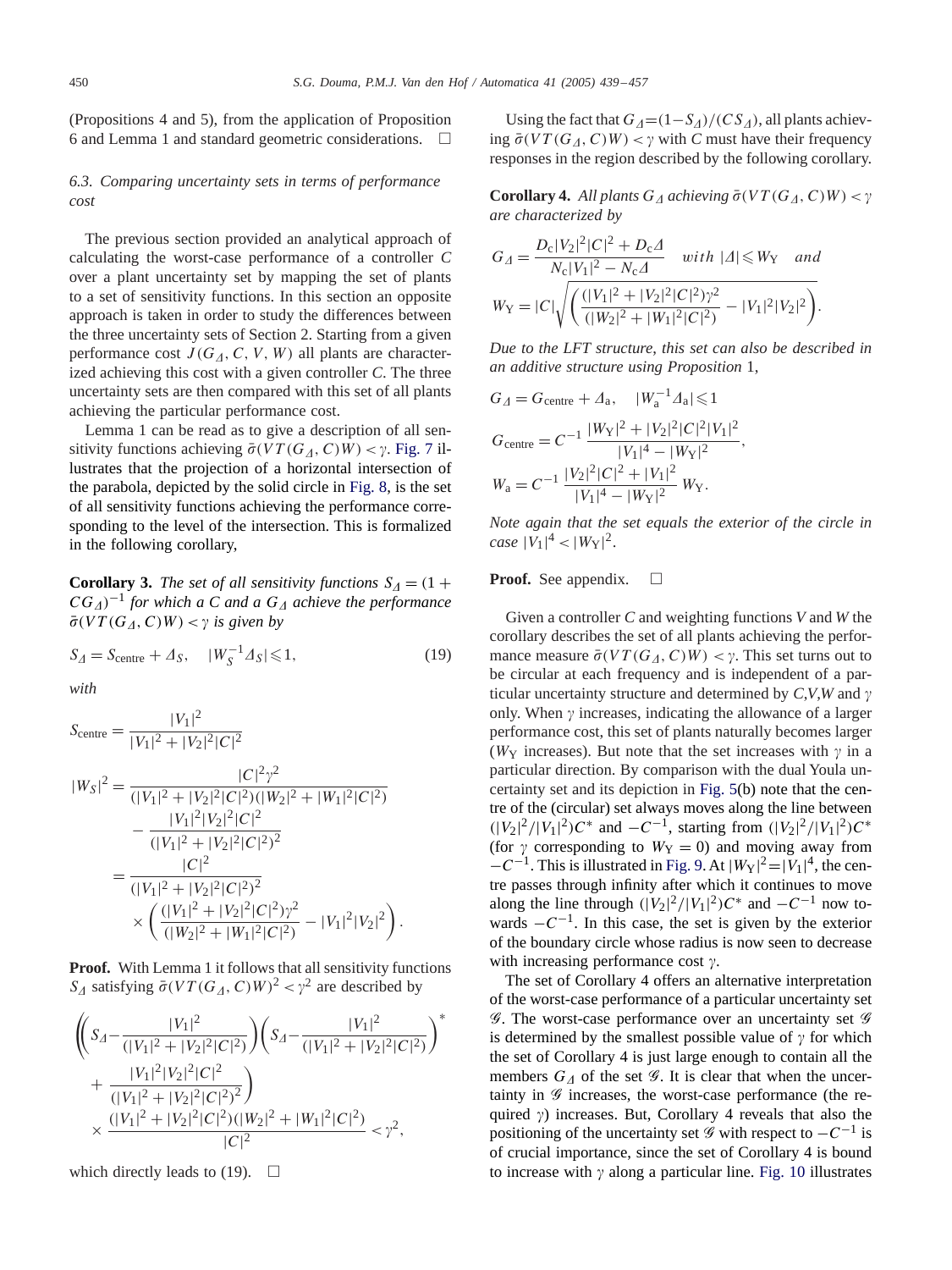<span id="page-12-0"></span>

Fig. 9. Illustration of the sets of plant models that achieve a certain performance cost  $J(G_A, C) < \gamma$  for increasing values of  $\gamma$ . For increasing  $\gamma$  the circular set expands with its centre moving along the line through  $(|V_2|^2/|V_1|^2)C^*$  and  $-C^{-1}$ , starting from  $(|V_2|^2/|V_1|^2)C^*$  and moving away from  $-C^{-1}$ .



Fig. 10. Embedding an uncertainty region and the effect on the worst-case performance. The worst-case performance at a particular frequency is determined by that  $\gamma$  for which the set of Corollary 4 (red solid circle) is just large enough to contain the embedding set  $\mathscr G$  (blue dashed–dotted circle). Therefore, the positioning of the uncertainty set with respect to  $C^{-1}$  is of crucial importance. Here a more conservative embedding (bottom) still leads to a better worst-case performance due to a more conducive orientation of the embedding set.

an example in which a larger uncertainty region still leads to a smaller worst-case performance as a result of this dependence of the positioning of the uncertainty region with respect to  $-C^{-1}$ . The figure illustrates an identified uncertainty region (grey region) and two possible embedding regions (top and bottom dashed circles). While the embedding region in the top figure is much smaller than the embedding region in the bottom figure, the resulting worst-case performance is smaller for the larger uncertainty. This results from a more conducive positioning with respect to  $-C^{-1}$ . As another extreme example, Corollary 4 reveals that a certain nominal performance with  $G_x$  is achieved by many a plant  $G_{\Lambda}$ . The set of all these plants (with  $G_x$  on the boundary) could be taken as an uncertainty around  $G_x$  for free, i.e. without changing the worst-case performance.

The centre of the set of plants performing robustly with the controller *C* lies along a line through  $-C^{-1}$  and moves away from this point for increasing performance costs. This indicates a direction in which the performance cost is most sensitive to an increase in uncertainty. In other words, the closer a plant uncertainty set comes to  $-C^{-1}$ , the higher the performance cost. The Youla parametrization was shown to expand away from the negative inverse of the auxiliary controller  $C_{\text{aux}}$  used in the parametrization itself along a line through the nominal model  $G_x$  and  $-C^{-1}$  (cf. Corollary 1). In case the auxiliary controller  $C_{\text{aux}}$  is close to the controller *C* to be evaluated, the Youla parameter uncertainty is 'pushed' in the right direction, i.e. in the direction being least sensitive to an increase in the worst-case performance. A further exploration of this result is beyond the scope of the current paper. Another interesting topic of research is the con-nection between this corollary and the results of [Glover and](#page-17-0) [Doyle \(1988\)](#page-17-0) where the set of all plants/controllers achieving a certain performance with a particular controller/plant is described based on computational techniques which do include robust stability.

## *6.4. Identification and robust performance analysis*

From the equivalence of the uncertainty structures and the fact that the boundary of the circular region at each frequency is reached for at least one member of the uncertainty set (Propositions 4 and 5), it is clear that robust performance analysis is independent of the particular structure of the uncertainty. That is, robust performance analysis can be done without conservatism on the basis of the union of circles in the frequency domain. In other words, robust performance analysis is with respect to the set of frequency responses and not with respect to a particular nominal model and uncertainty structure. System identification for control should, therefore, be directed towards the identification of the smallest possible plant uncertainty set rather than towards identifying a low-order nominal model and (over)bounding its uncertainty. Secondly, experiment design should be directed towards achieving this smallest uncertainty at the most relevant frequencies. Even if a low-order model is required for controller design, the controller validation (robust performance analysis) should be based on the smallest possible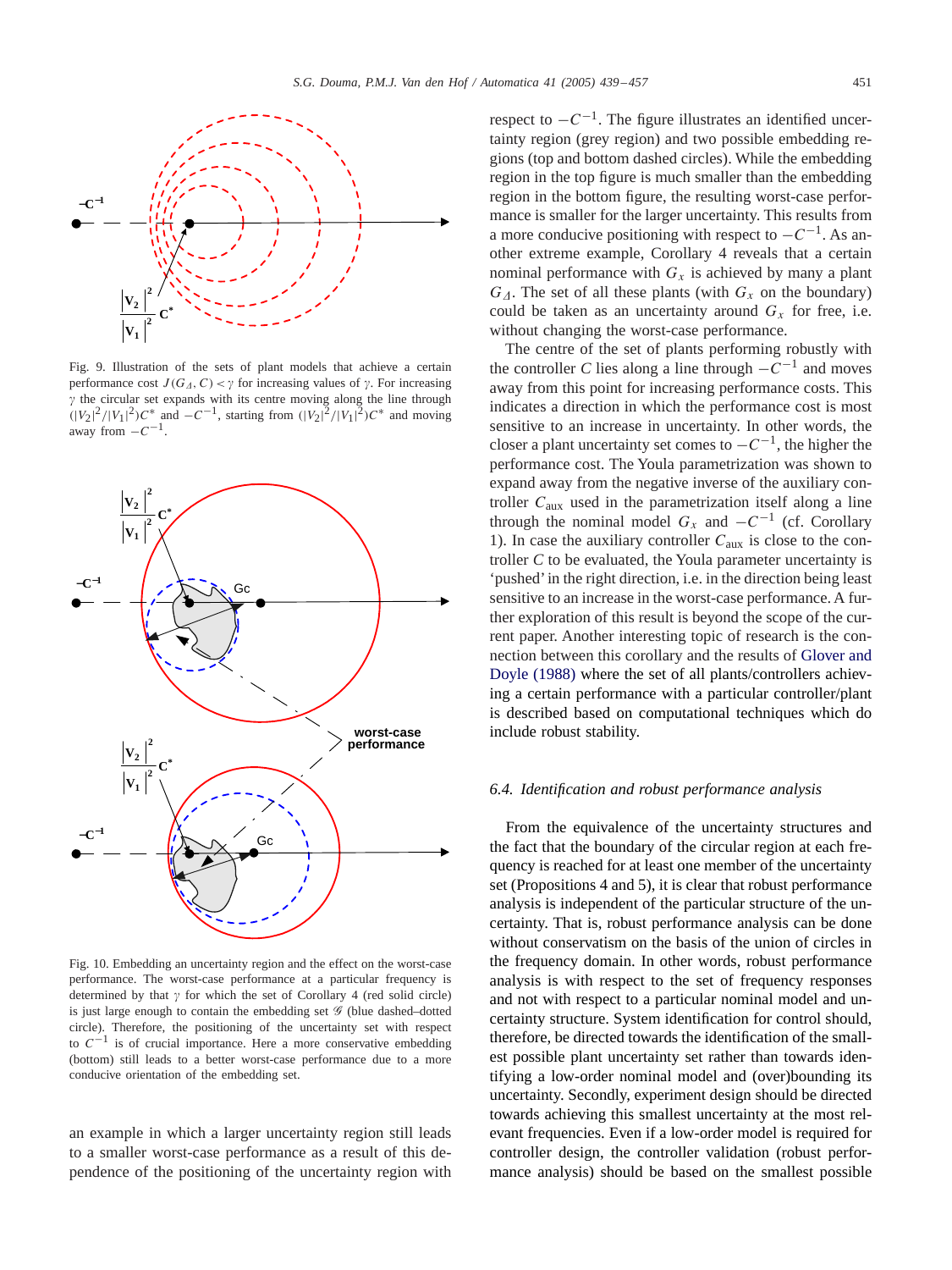uncertainty set that identification can provide based on the available measurement data.

In the previous sections it was shown that the worstcase performance of a controller with a (circular) plant uncertainty set can be calculated analytically. An application hereof in system identification for control is in the design of appropriate identification experiments to decrease the worstcase performance cost at a particular frequency. The analytical expressions for the worst-case performance explicitly give the amount of additional power required at each frequency to reduce the performance cost. Note, however, that the new experiment will generally also yield a new nominal model and associated controller. Related experiment design approaches for identification are elaborated in [Lindqvist](#page-17-0) and Hjalmarsson (2001), Hildebrand and Gevers (2003), and [Bombois, Scorletti, Gevers, Hildebrand, and Van den Hof](#page-17-0) [\(2004\).](#page-17-0)

Section 6.3 gives a motivation for system identification in the dual Youla structure. The uncertainty region resulting from identification of the Youla parameter will be such that it induces a small worst-case performance cost for all controllers close to the present controller.

# **7. Robust performance synthesis**

The final goal in identification for control is *designing* a controller achieving a certain worst-case performance over a set of plants. For SISO systems with a one-dimensional uncertainty block, this problem can be solved quite well with standard  $\mu$ -synthesis (DK-iteration or LMI) [\(Zhou et al.,](#page-18-0) [1996\)](#page-18-0). However, such computational methods do not lend themselves for understanding the influence of uncertainty (structures) on the attainable performance of such methods. Fortunately, for the  $v$ -gap uncertainty structure an analytical expression exists for a particular loop-shaped performance measure, given by  $\bar{\sigma}(T(WG_A, W^{-1}C))$  [\(McFarlane](#page-17-0) [& Glover, 1992\)](#page-17-0).

**Proposition 6** (*Vinnicombe* (2001)). Let there be given a v*gap set*  $\mathscr{G}_{v}(G_{x}, W_{v})$  *as defined in* (3). *Consider the so-called* loop-shaped performance measure  $\bar{\sigma}(T(WG_A, W^{-1}C)).$ *Then*

$$
\max_{G_A \in G_v(G_x, W_v)} \bar{\sigma}(T(WG_A, W^{-1}C)) = \sin(\arctan(\bar{\sigma}(T(WG_x, W^{-1}C)))^{-1} - \arcsin(W_v))^{-1}.
$$
\n(20)

The proposition allows for a robust performance analysis, but more importantly for a robust performance synthesis as well. It expresses the worst-case performance of a controller *C* with a v-gap set  $\mathcal{G}_v(G_x, W_v)$  in terms of the performance of  $C$  with the nominal model  $G_x$  and the chordal distance  $W_v$ . The proposition is special since expression (20) is such that minimization of the worst-case performance  $\max_{G_A \in G_v(G_x, W_v)} \bar{\sigma}(T(WG_A, W^{-1}C))$  over the controller  $C$  is achieved by minimization of the nominal performance  $\bar{\sigma}(T(WG_x, W^{-1}C))$  over *C*. In other words, the performance of  $G_x$  as a function of  $C$  has the same minimizing argument as the performance of the  $v$ -gap set  $\mathscr{G}_{\nu}(G_{x}, W_{\nu})$  as a function of *C*. That is, for the particular choice of uncertainty structure and performance measure it holds that

$$
\arg\min_{C} \sup_{G_{\Delta} \in \mathcal{G}} J(G_{\Delta}, C) = \arg\min_{C} J(G_{x}, C).
$$

This expression reflects a special property of a particular combination of uncertainty structure and performance measure in the context of robust performance synthesis. This property holds also for an additive and multiplicative uncertainty structure in combination with the controller times sensitivity function  $C/(1 + CG_A)$  as performance measure and for the inverse multiplicative uncertainty structure in combination with the plant times sensitivity function  $G_{\Delta}/(1+CG_{\Delta})$  as performance measure (for details see [Douma, 2005\)](#page-17-0).

Since for nominal performance optimization many techniques are available (Glover & Doyle, 1988; McFarlane & Glover, 1992; Zhou et al., 1996), robust performance optimization of a  $v$ -gap set with the loop-shaped performance measure is straightforward.

The analysis in the previous sections shows that this result can be generalized to other uncertainty structures. Because of the fact that any of the considered uncertainty sets can be equivalently described in a  $\nu$ -gap structure, Proposition 6 can be applied to the other structures as well. In the following lemma an additive structure is described in terms of an  $v$ -gap structure.

**Lemma 2.** An additive uncertainty set  $\mathscr{G}_{a}(G_{a}, W_{a})$  is *alternatively described in terms of a v-gap uncertainty*  $\mathscr{G}_{\nu}(G_{\nu}, W_{\nu})$  *with* 

$$
G_v = aG_a
$$
,  $|W_v|^2 = \frac{1}{\left(\frac{a^2}{(1-a)^2}|W_a|^2 + 1\right)}$ ,

*with*  $a \in \mathbb{R}$  *satisfying* 

$$
a^{2}|G_{a}|^{2} + a(1 - |G_{a}|^{2} + |W_{a}|^{2}) - 1 = 0.
$$
 (21)

*There are two solutions. The solutions yield sets given by the exterior and the interior of the boundary*, *respectively*.

# **Proof.** See appendix.  $\Box$

On combining Lemma 2 and Proposition 1 all (circular) uncertainty structures can be transformed into a  $v$ -gap uncertainty description. This in turn allows for the application of Proposition 6. While the proposition can be applied directly for robust performance analysis purposes, in robust performance synthesis care has to be taken of robust stability. That is, while the worst-case performance as a function of *C* is to be optimized for the *v*-gap nominal model  $G_v$  of Lemma 2, the controller *C* will have to stabilize the original nominal model  $G_a$ .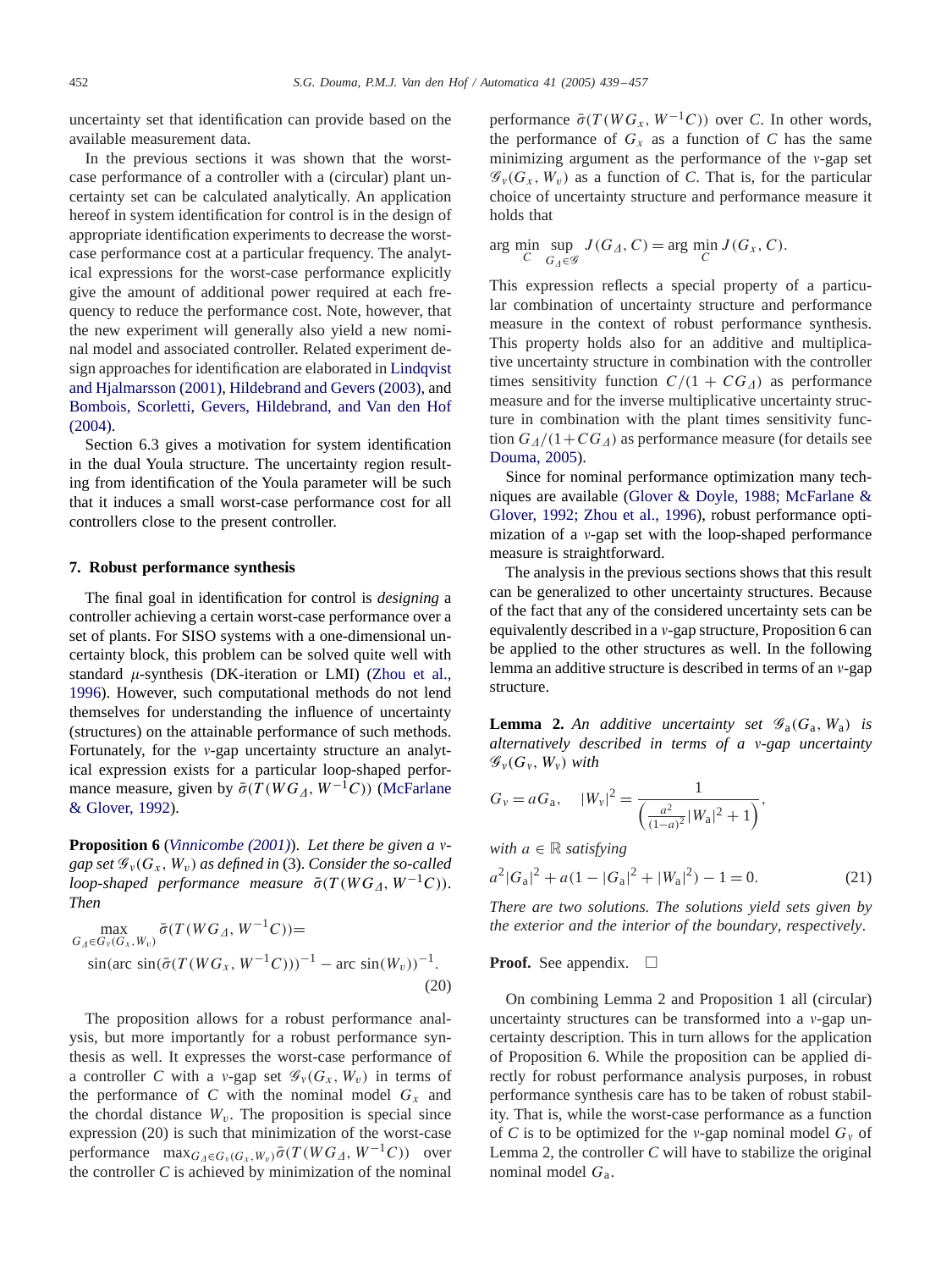

Fig. 11. Depiction at one frequency of the set of frequency responses of robustly performing controllers. For each point of an additive set  $G_{a}(G_{x}, W_{a})$  the (circular) set of controllers achieving a certain performance is given with Corollary 4. The intersection of these sets (thick solid circle) is the set of robustly performing controllers. The thin outer circle depicts the region of all controllers satisfying the robust stability condition  $|C/(1 + CG_x)| < |W_a|$ .

The loop-shaping performance cost considered in Proposition 6 is not as general as the general function in (4). For more general weighting functions *V* and *W*, we have to resort to the dual form of Corollary 4. That is, for a particular plant  $G_A$  the set of all controllers achieving a certain performance can explicitly be given. The intersection of all these controllers when evaluated over a set of plants  $\mathscr G$  is the set of all robustly performing controllers for that set. Fig. 11 illustrates this interpretation of the set of robustly performing controllers at one particular frequency. For each point of an additive set  $G_a(G_x, W_a)$  the (circular) set of controllers achieving a certain performance is given with Corollary 4. The intersection of these sets (thick solid circle) is the set of robustly performing controllers. The thin outer circle depicts the region of all controllers satisfying the robust stability condition

$$
\left|\frac{C}{1+CG_x}\right| < |W_a|,
$$

showing that this robust stability condition is automatically satisfied when using  $\bar{\sigma}(VT(G_A, C)W)$  as performance measure. The union of such intersections over frequency contains the frequency responses of all robustly performing controllers.

This interpretation could find a practical application as well. Given an identified uncertainty region (ellipsoidal, boxed or a set of multiple measurements of a nonparametric identification experiment), one could consider not to embed this region in a particular uncertainty structure, in terms of fitting a nominal plant andconstructing an uncertainty region. Instead, given an a priori specified performance measure, the identified uncertainty could be transformed directly with Corollary 4 into a frequency domain region in which the frequency response of robustly performing controllers has to be contained. Then a controller could be 'identified' by fitting a model into this region of frequency responses. Such an approach has close connections to the quantitative feedback theory approach of Horowitz (1963, 1991) and the virtual reference feedback tuning of [Campi,](#page-17-0) Lecchini, and Savaresi (2002). In the latter approach, plant input and output data are mapped with an a priori performance function into 'controller input and output data', i.e. data from which a controller can be identified satisfying the required performance. The approach described here is quite similar, though formulated in the frequency domain and incorporating robustness issues by starting from a model uncertainty instead of one realization of plant input and output data. In the QFT method (logarithmic) frequency domain regions (called templates) are provided for the loop transfer function  $CG_x$  instead of for *C*. The results in this paper provide exact quantitative templates for a broad class of performance measures anduncertainty structures. The identification of a parametrized controller, given a set of regions over a frequency grid, could be done by using a nonlinear optimization procedure or simply by using the engineering method of trial and error based on the visual information provided by the Bode or Nyquist plot.

# **8. Conclusions**

The choice for particular uncertainty structures in identification for robust control has been analysed for general frequency-dependent performance functions. An amplitudebounded (circular) uncertainty set following from system identification can equivalently be described in terms of an additive, Youla parameter and  $v$ -gap uncertainty. However the equivalence is only valid when allowing nominal models and weighting functions to vary, pointing towards a desired identification setup that identifies model uncertainty sets, rather than bounding the model uncertainty around a prefixed nominal model. Closed-loop performance functions based on the uncertainty sets are again bounded by circles in the frequency domain, allowing for analytical expressions for worst-case performance evaluation, and for the evaluation of the consequences of uncertainty for robust control design. These results can be used to tune optimal experimental conditions in view of robust design. The results are a step in ongoing research towards procedures for optimal experiment-based robust control design.

# **Acknowledgements**

Fruitful discussions with Raymond de Callafon and Xavier Bombois are gratefully acknowledged.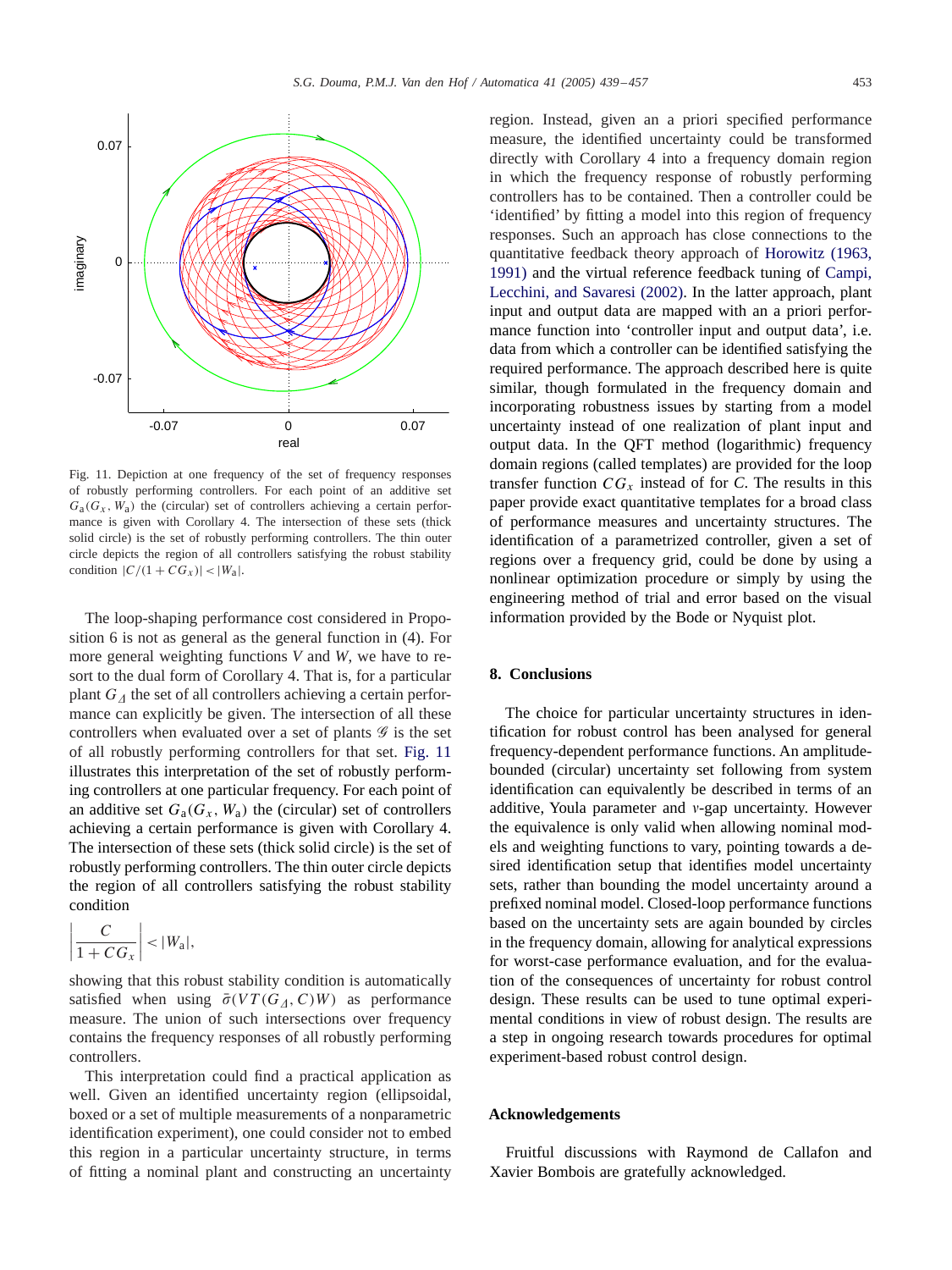# **Appendix A. Proofs**

**Proof of Corollary 1.** The Youla parametrization of (2) is rewritten as

$$
G_{\varDelta} = \frac{\bar{N}_x + \bar{D}_c \varDelta_G}{\bar{D}_x - \bar{N}_c \varDelta_G} \n= \frac{\bar{N}_x \bar{D}_x - \bar{N}_x \bar{N}_c \varDelta_G + \bar{D}_x \bar{D}_c \varDelta_G + \bar{N}_x \bar{N}_c \varDelta_G}{\bar{D}_x (\bar{D}_x - \bar{N}_c \varDelta_G)} \n= \frac{\bar{N}_x}{\bar{D}_x} + \frac{(\bar{D}_c + \frac{\bar{N}_x}{\bar{D}_x} \bar{N}_c) \varDelta_G}{(\bar{D}_x - \bar{N}_c \varDelta_G)} \n= \frac{\bar{N}_x}{\bar{D}_x} + \frac{(\frac{\bar{D}_c}{\bar{N}_c} + \frac{\bar{N}_x}{\bar{D}_x})(\frac{\bar{N}_c}{\bar{D}_x} \varDelta_G)}{(1 - (\frac{\bar{N}_c}{\bar{D}_x} \varDelta_G))},
$$

after which Proposition 1 can be applied directly, with  $P_{11}$  =  $-1, P_{12} = \left(\frac{\bar{D}_{\rm c}}{\bar{N}_{\rm c}} + \frac{\bar{N}_{\rm x}}{\bar{D}_{\rm x}}\right)$ ),  $P_{21} = 1$ ,  $P_{22} = \frac{\bar{N}_x}{\bar{D}_x}$  and  $\bar{W}_Y = \frac{\bar{N}_c Q_c}{\bar{D}_x Q} W_Y$ . Application of Proposition 1 leads to

$$
G_{\text{centre}} = \frac{\bar{N}_x}{\bar{D}_x} + \frac{\left(\frac{\bar{D}_c}{\bar{N}_c} + \frac{\bar{N}_x}{\bar{D}_x}\right) |\bar{W}_Y|^2}{1 - |\bar{W}_Y|^2}
$$
  
=  $G_x \left(1 + \frac{|\bar{W}_Y|^2}{1 - |\bar{W}_Y|^2}\right) + C^{-1} \frac{|\bar{W}_Y|^2}{1 - |\bar{W}_Y|^2}$ 

and

$$
W_{\rm a} = \frac{\left(\frac{\bar{D}_{\rm c}}{\bar{N}_{\rm c}} + \frac{\bar{N}_{\rm x}}{\bar{D}_{\rm x}}\right)\bar{W}_{\rm Y}}{1 - |\bar{W}_{\rm Y}|^2} = \frac{(C^{-1} + G_{\rm x})\bar{W}_{\rm Y}}{1 - |\bar{W}_{\rm Y}|^2}.
$$

**Proof of Proposition 3.** Proposition 2 represents  $\mathscr{G}_{\nu}(G_x, W_y)$ in terms of a dual Youla type of representation with  $G_x^*$  as nominal controller. The proof therefore can follow that of Corollary 1. However, for brevity here a proof is provided that is independent of the result of Proposition 2. All plants achieving a chordal distance  $\kappa(G_A(i\omega), G_x(i\omega)) \leq W_y$  by definition satisfy

$$
\frac{|G_{x}(i\omega) - G_{\varDelta}(i\omega)|^{2}}{(1 + |G_{\varDelta}(i\omega)|^{2})(1 + |G_{x}(i\omega)|^{2})} \leq |W_{\nu}|^{2},
$$

which can be rewritten (with omission of the argument i $\omega$ for brevity of notation) as

$$
|G_x - G_{\Delta}|^2 \le |W_v|^2 (1 + |G_{\Delta}|^2)(1 + |G_x|^2),
$$
  
\n
$$
|G_{\Delta}|^2 - G_x G_{\Delta}^* - G_{\Delta} G_x^* + |G_x|^2
$$
  
\n
$$
\le (1 + |G_x|^2)|W_v|^2 + |G_{\Delta}|^2 (1 + |G_x|^2)|W_v|^2
$$

or

$$
|G_{\Delta}|^{2}(1-(1+|G_{x}|^{2})|W_{y}|^{2})-G_{x}G_{\Delta}^{*}-G_{\Delta}G_{x}^{*}\leq (1+|G_{x}|^{2})|W_{y}|^{2}-|G_{x}|^{2},
$$

which upon completion of the squares leads to the expression

$$
\left|G_{\Lambda} - \frac{G_x}{(1 - (1 + |G_x|^2)|W_v|^2)}\right|^2 \leq |W_a|^2
$$

with

$$
|W_{\rm a}|^2 = \frac{(1+|G_x|^2)|W_v|^2 - |G_x|^2}{(1-(1+|G_x|^2)|W_v|^2)}
$$
  
+ 
$$
\frac{|G_x|^2}{(1-(1+|G_x|^2)|W_v|^2)^2}
$$
  
= 
$$
\frac{(1-(1+|G_x|^2)|W_v|^2 - |G_x|^2)(1+|G_x|^2)|W_v|^2}{(1-(1+|G_x|^2)|W_v|^2)^2}
$$
  
= 
$$
\frac{(1+|G_x|^2)(1-|W_v|^2)(1+|G_x|^2)|W_v|^2}{(1-(1+|G_x|^2)|W_v|^2)^2},
$$

with which the corollary is proven.  $\Box$ 

**Proof of Lemma 1.** For SISO plants and controllers the proof can be based on the fact that the squared maximum singular value of a rank one matrix equals the sum of squares of the elements (Frobenius norm), i.e.

$$
\bar{\sigma}(VT(G_A, C)W)^2
$$
  
=  $(|V_2|^2 + |V_1|^2|G_A|^2)\left|\frac{1}{1 + CG_A}\right|^2$   
 $\times (|W_2|^2 + |W_1|^2|C|^2).$ 

Since  $S_{\Delta} = 1/(1 + CG_{\Delta})$  it holds that  $G_{\Delta} = (1 - S_{\Delta})/(S_{\Delta}C)$ and straightforward rewriting with respect to  $S<sub>A</sub>$  results in

$$
\bar{\sigma}(VT(G_A, C)W)^2
$$
\n
$$
= \left(|V_2|^2 + |V_1|^2 \left| \frac{1 - S_A}{S_A C} \right|^2 \right) |S_A|^2 (|W_2|^2 + |W_1|^2 |C|^2),
$$
\n
$$
= \left(|V_2|^2 |S_A|^2 + \frac{|V_1|^2}{|C|^2} |1 - S_A|^2 \right) (|W_2|^2 + |W_1|^2 |C|^2)
$$
\n
$$
= \left(\left(|V_2|^2 |C|^2 + |V_1|^2\right) |S_A|^2 - |V_1|^2 (S_A + S_A^* - 1) \right)
$$
\n
$$
\times \frac{|W_2|^2 + |W_1|^2 |C|^2}{|C|^2}
$$
\n
$$
= \left(|S_A|^2 - \frac{|V_1|^2}{|V_2|^2 |C^2| + |V_1|^2} (S_A + S_A^*) \right)
$$
\n
$$
+ \frac{|V_1|^2}{|V_2|^2 |C^2| + |V_1|^2} \right)
$$
\n
$$
\times \frac{(|V_2|^2 |C^2| + |V_1|^2) (|W_2|^2 + |W_1|^2 |C|^2)}{|C|^2},
$$

which upon completion of the squares leads to expression (18).  $\Box$ 

**Proof of Corollary4.** The first part of the corollary follows from Corollary 3 and the fact that

$$
G_{\Delta} = \frac{1 - S_{\Delta}}{S_{\Delta}C} = \frac{1 - S_{\text{centre}} - \Delta_S}{S_{\text{centre}}C + \Delta_S C}
$$
  
= 
$$
\frac{(|V_1|^2 + |V_2|^2|C|^2) - |V_1|^2 - (|V_1|^2 + |V_2|^2|C|^2)\Delta_S}{|V_1|^2C + C(|V_1|^2 + |V_2|^2|C|^2)\Delta_S}
$$
  
= 
$$
\frac{1}{C} \frac{|V_2|^2|C|^2 + \Delta_S}{|V_1|^2 - \Delta_S},
$$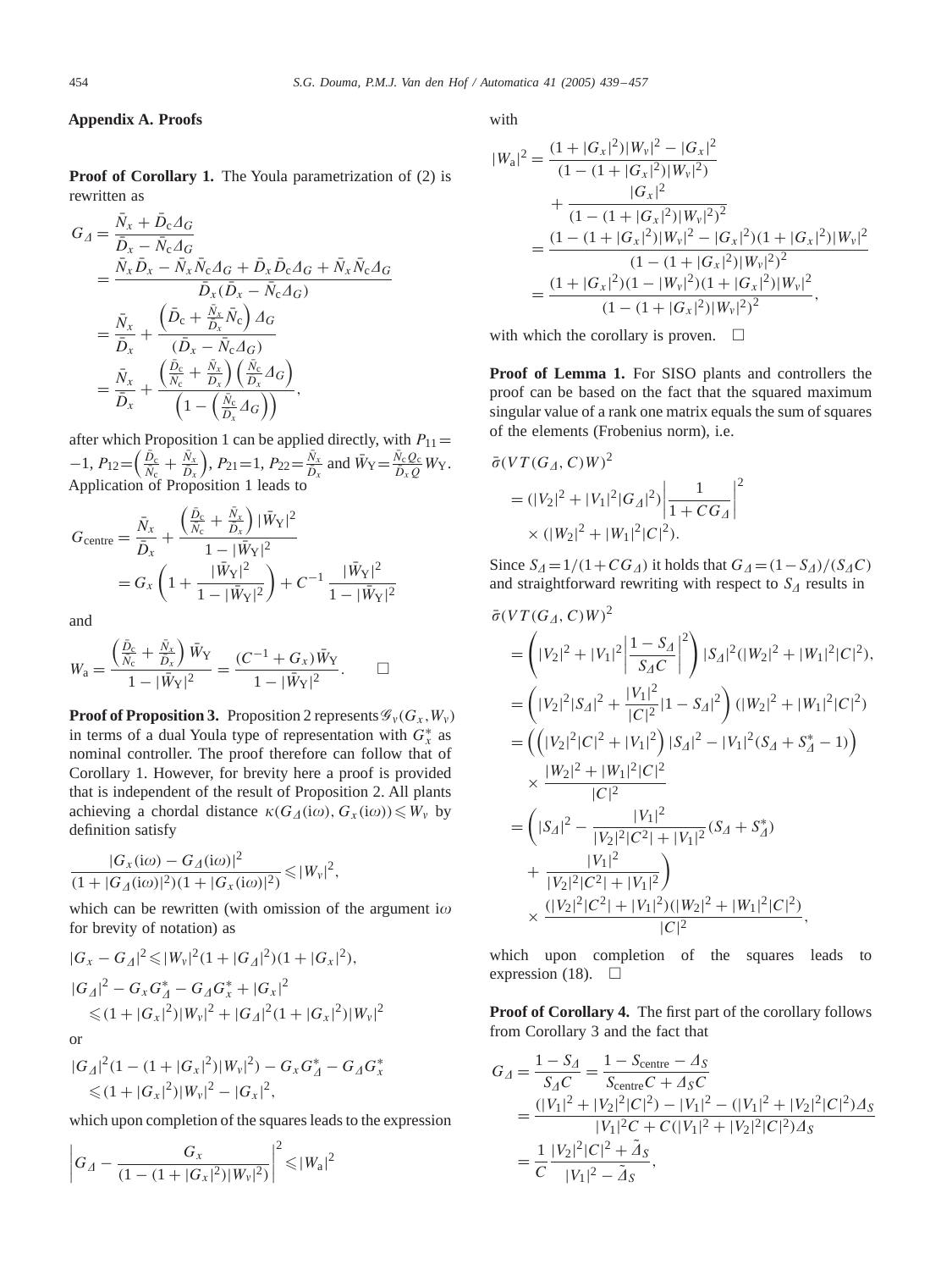$$
\tilde{\varDelta}_S = -(|V_1|^2 + |V_2|^2 |C|^2) \varDelta_S.
$$

The second part is obtained by application of Proposition 1. For, the above expression can be rewritten as

$$
G_{\Delta} = \frac{1}{C} \frac{|V_2|^2 |C|^2 + \tilde{\Delta}_S}{|V_1|^2 - \tilde{\Delta}_S} = \frac{1}{C} \frac{\frac{|V_2|^2}{|V_1|^2} |C|^2 + \frac{1}{|V_1|^2} \tilde{\Delta}_S}{1 - \frac{1}{|V_1|^2} \tilde{\Delta}_S}
$$
  
\n
$$
= -\frac{1}{C}
$$
  
\n
$$
\times \frac{-\frac{|V_2|^2}{|V_1|^2} |C|^2 \left(1 - \frac{1}{|V_1|^2} \tilde{\Delta}_S\right) - \left(\frac{1}{|V_1|^2} + \frac{|V_2|^2}{|V_1|^2} |C|^2\right) \tilde{\Delta}_S}{1 - \frac{1}{|V_1|^2} \tilde{\Delta}_S}
$$
  
\n
$$
= \frac{1}{C} \frac{|V_2|^2}{|V_1|^2} |C|^2 - \frac{\frac{1}{C} \frac{|V_1|^2 + |V_2|^2 |C|^2}{|V_1|^4} \tilde{\Delta}_S}{1 - \frac{1}{|V_1|^2} \tilde{\Delta}_S}.
$$

Therefore, with

$$
P_{22} = \frac{1}{C} \frac{|V_2|^2}{|V_1|^2} |C|^2, \quad P_{12} P_{21} = \frac{1}{C} \frac{|V_1|^2 + |V_2|^2 |C|^2}{|V_1|^4}
$$

and  $P_{11} = 1/|V_1|^2$  direct application of Proposition 1 leads to

 $G_{\text{centre}}$ 

$$
= \frac{1}{C} \frac{|V_2|^2}{|V_1|^2} |C|^2 + \frac{-\frac{1}{C} \frac{|V_1|^2 + |V_2|^2 |C|^2}{|V_1|^2} |W_Y|^2}{|V_1|^4 - |W_Y|^2}
$$
  
\n
$$
= \frac{1}{C} \frac{\frac{|V_2|^2}{|V_1|^2} |C|^2 |V_1|^4 - \left(\frac{|V_2|^2}{|V_1|^2} |C|^2 - \frac{|V_1|^2 + |V_2|^2 |C|^2}{|V_1|^2}\right) |W_Y|^2}{|V_1|^4 - |W_Y|^2}
$$
  
\n
$$
= \frac{1}{C} \frac{\frac{|V_2|^2}{|V_1|^2} |C|^2 |V_1|^4 + \frac{|V_1|^2}{|V_1|^2} |W_Y|^2}{|V_1|^4 - |W_Y|^2}
$$

and

$$
W_{\rm a} = \frac{1}{C} \frac{\frac{|V_1|^2 + |V_2|^2 |C|^2}{|V_1|^4}}{1 - \frac{1}{|V_1|^4} |W_{\rm Y}|^2} W_{\rm Y} . \qquad \Box
$$

Proof of Lemma 2. Straightforward use of Proposition 3 leads to a large, hardly tractable sequence of algebraic manipulation. A nice simplification, however, follows from the fact that  $G_v$  and  $W_v$  are completely defined by two points on the boundary circle of  $\mathscr{G}_{a}(G_{a}, W_{a})$  and from the observation of Proposition 3 that

$$
G_{\rm a} = \frac{G_{\rm v}}{1 - (1 + |G_{\rm v}|^2)|W_{\rm v}|^2} = \frac{G_{\rm v}}{a},
$$

where

$$
a = 1 - (1 + |G_{\nu}|^2)|W_{\nu}|^2,
$$

i.e.  $G_v$  of a set  $\mathscr{G}_v(G_v, W_v)$  lies in the same direction as the centre  $G_a$  of the circle described by  $\mathscr{G}_{\nu}(G_{\nu}, W_{\nu})$ . That is,

 $G<sub>v</sub>$  should satisfy the condition

$$
\kappa \left( G_{\nu}, G_a \left( 1 + \frac{|W_a|}{|G_a|} \right) \right)
$$
  
=  $\kappa \left( G_{\nu}, G_a \left( 1 - \frac{|W_a|}{|G_a|} \right) \right),$  (A.1)

$$
\kappa \left( aG_a, G_a \left( 1 + \frac{|W_a|}{|G_a|} \right) \right)
$$
  
=  $\kappa \left( aG_a, G_a \left( 1 - \frac{|W_a|}{|G_a|} \right) \right)$ , (A.2)

which after many but straightforward algebraic manipulations leads to condition (21). Starting from the (square of) condition (A.2) it holds that,

$$
\frac{|a - (1 + \frac{|W_{a}|}{|G_{a}|})|^2 |G_{a}|^2}{\left(1 + |G_{a} (1 + \frac{|W_{a}|}{|G_{a}|})|^2\right) (1 + |aG_{a}|^2)}
$$
\n
$$
= \frac{|a - (1 - \frac{|W_{a}|}{|G_{a}|})|^2 |G_{a}|^2}{\left(1 + |G_{a} (1 - \frac{|W_{a}|}{|G_{a}|})|^2\right) (1 + |aG_{a}|^2)}
$$
\n
$$
= \frac{a^2 - 2a (1 + \frac{|W_{a}|}{|G_{a}|}) + (1 + \frac{|W_{a}|}{|G_{a}|})^2}{1 + |G_{a}|^2 (1 + \frac{|W_{a}|}{|G_{a}|})^2}
$$
\n
$$
= \frac{a^2 - 2a (1 - \frac{|W_{a}|}{|G_{a}|}) + (1 - \frac{|W_{a}|}{|G_{a}|})^2}{1 + |G_{a}|^2 (1 - \frac{|W_{a}|}{|G_{a}|})^2}
$$
\n
$$
= \frac{a^2 - 2a - 2a \frac{|W_{a}|}{|G_{a}|} + 1 + 2 \frac{|W_{a}|}{|G_{a}|} + \frac{|W_{a}|^2}{|G_{a}|^2}}{1 + |G_{a}|^2 (1 + 2 \frac{|W_{a}|}{|G_{a}|} + \frac{|W_{a}|^2}{|G_{a}|^2})}
$$
\n
$$
= \frac{a^2 - 2a + 2a \frac{|W_{a}|}{|G_{a}|} + 1 - 2 \frac{|W_{a}|}{|G_{a}|^2}}{1 + |G_{a}|^2 (1 - 2 \frac{|W_{a}|}{|G_{a}|} + \frac{|W_{a}|^2}{|G_{a}|^2})}
$$
\n
$$
= \frac{(a^2 - 2a + 1 + \frac{|W_{a}|^2}{|G_{a}|^2}) + 2 \frac{|W_{a}|}{|G_{a}|^2} (1 - a)}{1 + |G_{a}|^2 (1 + \frac{|W_{a}|^2}{|G_{a}|^2}) - 2 \frac{|W_{a}|}{|G_{a}|} (1 - a)}
$$
\n
$$
= \frac{(a^2 - 2a + 1 + \frac{|W_{a}|^2}{|G_{a}|^2}) - 2 \frac{|W_{a}|}{|G_{a}|} (1 - a)}{1 + |G_{
$$

Now, for general numbers  $a, b, c, d$  it holds that the equation  $(a+b)/(c+d) = (a-b)/(c-d)$  implies  $bc = ad$ . Therefore, we have that

$$
2\frac{|W_{\rm a}|}{|G_{\rm a}|}(1-a)\left(1+|G_{\rm a}|^2\left(1+\frac{|W_{\rm a}|^2}{|G_{\rm a}|^2}\right)\right)
$$

$$
=\left(a^2-2a+1+\frac{|W_{\rm a}|^2}{|G_{\rm a}|^2}\right)2|G_{\rm a}||W_{\rm a}|
$$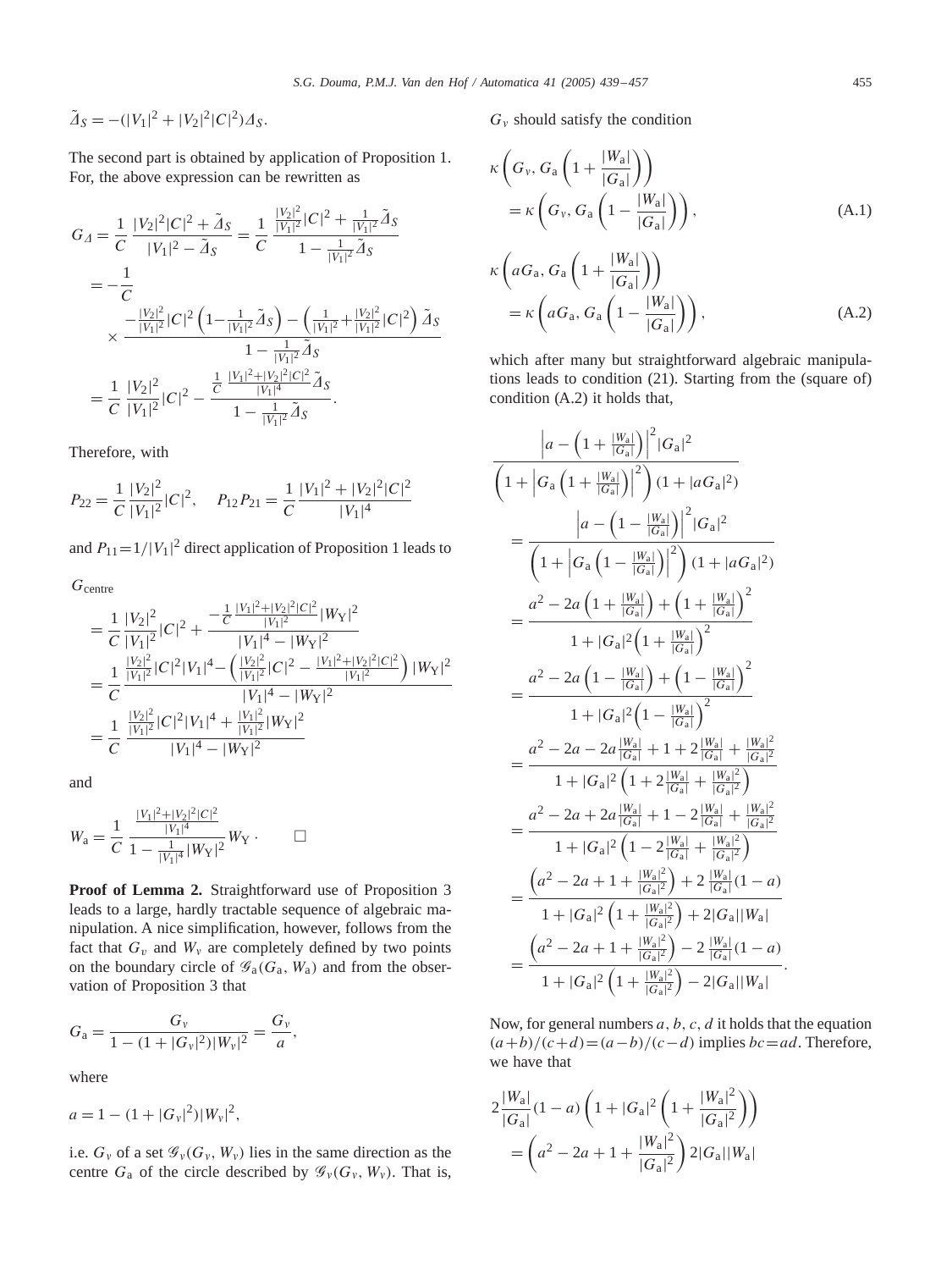<span id="page-17-0"></span>or

$$
(1-a)\left(1+|G_{a}|^{2}\left(1+\frac{|W_{a}|^{2}}{|G_{a}|^{2}}\right)\right)
$$

$$
=\left(a^{2}-2a+1+\frac{|W_{a}|^{2}}{|G_{a}|^{2}}\right)|G_{a}|^{2}
$$

leading to

$$
1 - a\left(1 + |G_a|^2 \left(1 + \frac{|W_a|^2}{|G_a|^2}\right)\right) = (a^2 - 2a)|G_a|^2
$$
  

$$
a^2|G_a|^2 + a(1 + |W_a|^2 - |G_a|^2) - 1 = 0.
$$

Then the rest is simple since

$$
G_{\rm a} = \frac{G_{\rm v}}{1 - (1 + |G_{\rm v}|^2)|W_{\rm v}|^2} = \frac{G_{\rm v}}{a},
$$
  

$$
W_{\rm a} = \frac{\sqrt{(1 - |W_{\rm v}|^2)(|G_{\rm v}|^2 + 1)|W_{\rm v}|}}{a},
$$

of which the last equation leads to Lemma 2 in a straightforward manner using the fact that

$$
a = 1 - (1 + |G_{v}|^{2})|W_{v}|^{2}
$$
  
(1 + |G\_{v}|^{2}) =  $\frac{1 - a}{|W_{v}|^{2}}$ ,

and taking the expression of  $W_a$ 

$$
a^{2}|W_{a}|^{2} = (1 - |W_{v}|^{2})(|G_{v}|^{2} + 1)^{2}|W_{v}|^{2},
$$
  
\n
$$
a^{2}|W_{a}|^{2} = (1 - |W_{v}|^{2})(\frac{1 - a}{|W_{v}|^{2}})^{2}|W_{v}|^{2},
$$
  
\n
$$
a^{2}|W_{a}|^{2}|W_{v}|^{2} = (1 - a)^{2} - (1 - a)^{2}|W_{v}|^{2},
$$
  
\n
$$
|W_{v}|^{2} = \frac{(1 - a)^{2}}{(a^{2}|W_{a}|^{2} + (1 - a)^{2})},
$$
  
\n
$$
|W_{v}|^{2} = \frac{1}{(\frac{a^{2}}{(1 - a)^{2}}|W_{a}|^{2} + 1)},
$$

which concludes the proof.  $\Box$ 

# References

- Albertos, P., & Sala, V. (Eds.), (2002). *Iterative identification and control*. London, UK: Springer.
- Bombois, X., Gevers, M., Scorletti, G., & Anderson, B. D. O. (2001). Robustness analysis tools for an uncertainty set obtained by prediction error identification. *Automatica*, *37*, 1629–1636.
- Bombois, X., Scorletti, G., Gevers, M., Hildebrand, R., & Van den Hof, P. (2004). Cheapest open-loop identification for control, Proc. 43rd IEEE Conference on Decision and Control, Paradise Island, The Bahamas, December 2004, pp. 382–387.
- Campi, M. C., Lecchini, A., & Savaresi, S. M. (2002). Virtual reference feedback tuning: a direct method for the design of feedback controllers. *Automatica*, *38*(8), 1337–1346.
- Chen, J., & Gu, G. (2000). *Control oriented system identification*. New York: Wiley.
- De Callafon, R. A. (1998). *Feedback oriented identification for enhanced and robust control*. Ph.D. thesis, Mechanical Engineering Systems and Control Group, Delft University Technology.
- de Callafon, R. A., & Van den Hof, P. M. J. (1997). Suboptimal feedback control by a scheme of iterative identification and control design. *Mathematical Modelling of Systems*, *3*(1), 77–101.
- De Callafon, R. A., & Van den Hof, P. M. J. (2001). Multivariable feedback relevant system identification of a wafer stepper system. *IEEE Transactions on Control Systems Technology*, *9*(2), 381–390.
- de Vries, D. K., & Van den Hof, P. M. J. (1995). Quantification of uncertainty in transfer function estimation: a mixed probabilisticworst-case approach. *Automatica*, *31*(4), 543–557.
- Dötsch, J. G. M., 1998. *Identification for control design with application to a compact disk mechanism*. Ph.D. thesis, Mechanical Engineering Systems and Control Group, Delft University Technology.
- Douma, S. G., 2005. *From data to robust control. System identification uncertainty and robust control design*. Ph.D. thesis, Delft Center for Systems and Control, Delft University Technology.
- Douma, S. G., Van den Hof, P. M. J., & Bosgra, O. H. (2003). Controller tuning freedom under plant identification uncertainty: double youla beats gap in robust stability. *Automatica*, *39*(2), 325–333.
- Gevers, M., 1993. Towards a joint design of identification and control. In H. L. Trentelman & J. C. Willems (Eds.), *Essays on control*: *perspectives in the theory and its applications* (pp. 111–115). Boston: Birkhäuser, 1993.
- Gevers, M., Bombois, X., Codrons, B., Scorletti, G., & Anderson, B. D. O. (2003). Model validation for control and controller validation in a prediction error identification framework. *Automatica*, *39*(3), 403–428.
- Glover, K., & Doyle, J. C. (1988). State space formulae for all stabilizing controllers that satisfy an  $H_{\infty}$ -norm bound and relations to risk sensitivity. *Systems and Control Letters*, *11*, 167–172.
- Goodwin, G. C., Gevers, M., & Ninness, B. M. (1992). Quantifying the error in estimated transfer functions with application to model order selection. *IEEE Transactions on Automatic Control*, *37*, 913–928.
- Hakvoort, R. G. (1994). A linear programming approach to the identification of frequency domain error bounds. In *Proceedings of the 10th IFAC symposium on system identification*, vol. 2 (pp. 195–200).
- Hakvoort, R. G., & Van den Hof, P. M. J. (1997). Identification of probabilistic uncertainty regions by explicit evaluation of bias and variance errors. *IEEE Transactions on Automatic Control*, *42*(11), 1516–1528.
- Heath, W. P. (2001). Bias of indirect non-parametric transfer function estimates for plants in closed loop. Automatica, 37, 1529-1540.
- Hildebrand, R., & Gevers, M. (2003). Identification for control: optimal input design with respect to a worst-case v-gap cost function. *SIAM Journal on Control and Optimization*, *41*(5), 1586–1608.
- Hjalmarsson, H. (2005). From experiment design to closed-loop control. *Automatica*, *41*(3), this issue.
- Horowitz, I. (1963). *Synthesis of feedback systems*. New York, USA: Academic Press.
- Horowitz, I. (1991). Survey of quantitative feedback theory (QFT). *International Journal of Control*, *53*(2), 255–291.
- Lindqvist, K., & Hjalmarsson, H. (2001). Identification for control: adaptive input design using convex optimization. In *40th IEEE conference on decision and control*, Orlando, FL, USA, pp. 4326–4331.
- Ljung, L. (1987). System identification: theory for the user. Englewood Cliffs, New Jersey, USA: Prentice-Hall.
- McFarlane, D., & Glover, K. (1992). A loop shaping design procedure using H∞ synthesis. *IEEE Transactions Automatic Control*, *37*, 759–769.
- Milanese, M., Norton, J., Piet-Lahanier, H., & Walter, E. (Eds.) (1996). *Bounding approaches to system identification*. New York: Plenum Press.
- Milanese, M., & Taragna, M. (2002). Optimality approximation and complexity in set membership  $H_{\infty}$  identification. *IEEE Transactions on Automatic Control*, *47*(10), 1682–1690.
- Tay, T. T., Moore, J. B., & Horowitz, R. (1989). Indirect adaptive techniques for fixed controller performance enhancement. *International Journal of Control*, *50*(5), 1941–1959.
- Van den Hof, P. M. J. (1998). Closed-loop issues in system identification. *Annual Reviews in Control*, *22*, 173–186.